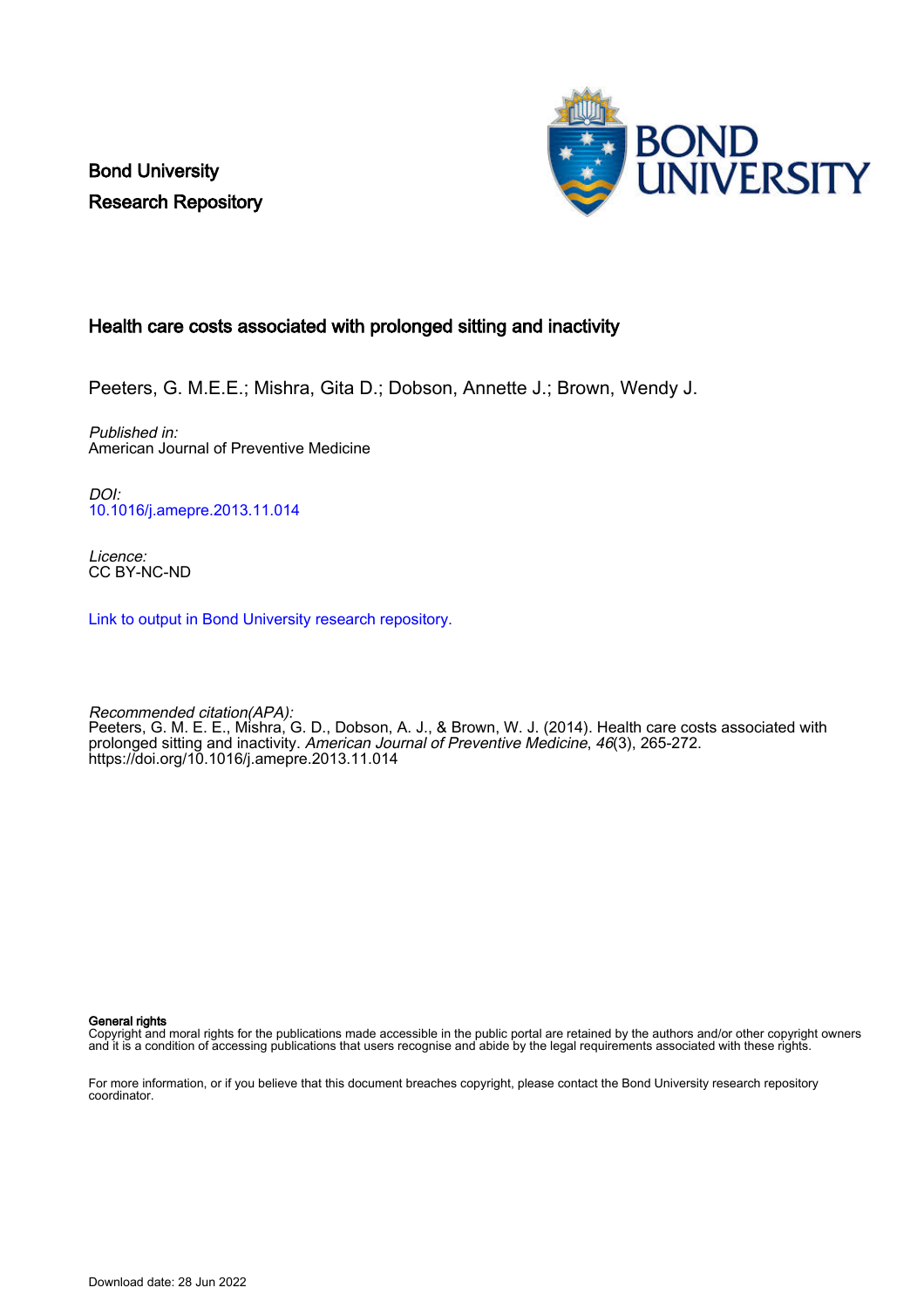# Health Care Costs Associated with Prolonged Sitting and Inactivity

G.M.E.E. (Geeske) Peeters, PhD, Gita D. Mishra, PhD, Annette J. Dobson, PhD, Wendy J. Brown, PhD

From the University of Queensland, School of Human Movement Studies (Peeters, Brown), and School of Population Health (Peeters, Mishra, Dobson), Brisbane, Australia

Address correspondence to: Geeske Peeters, PhD, the University of Queensland, School of Human Movement Studies, St. Lucia, QLD 4072. E-mail: g.peeters@uq.edu.au.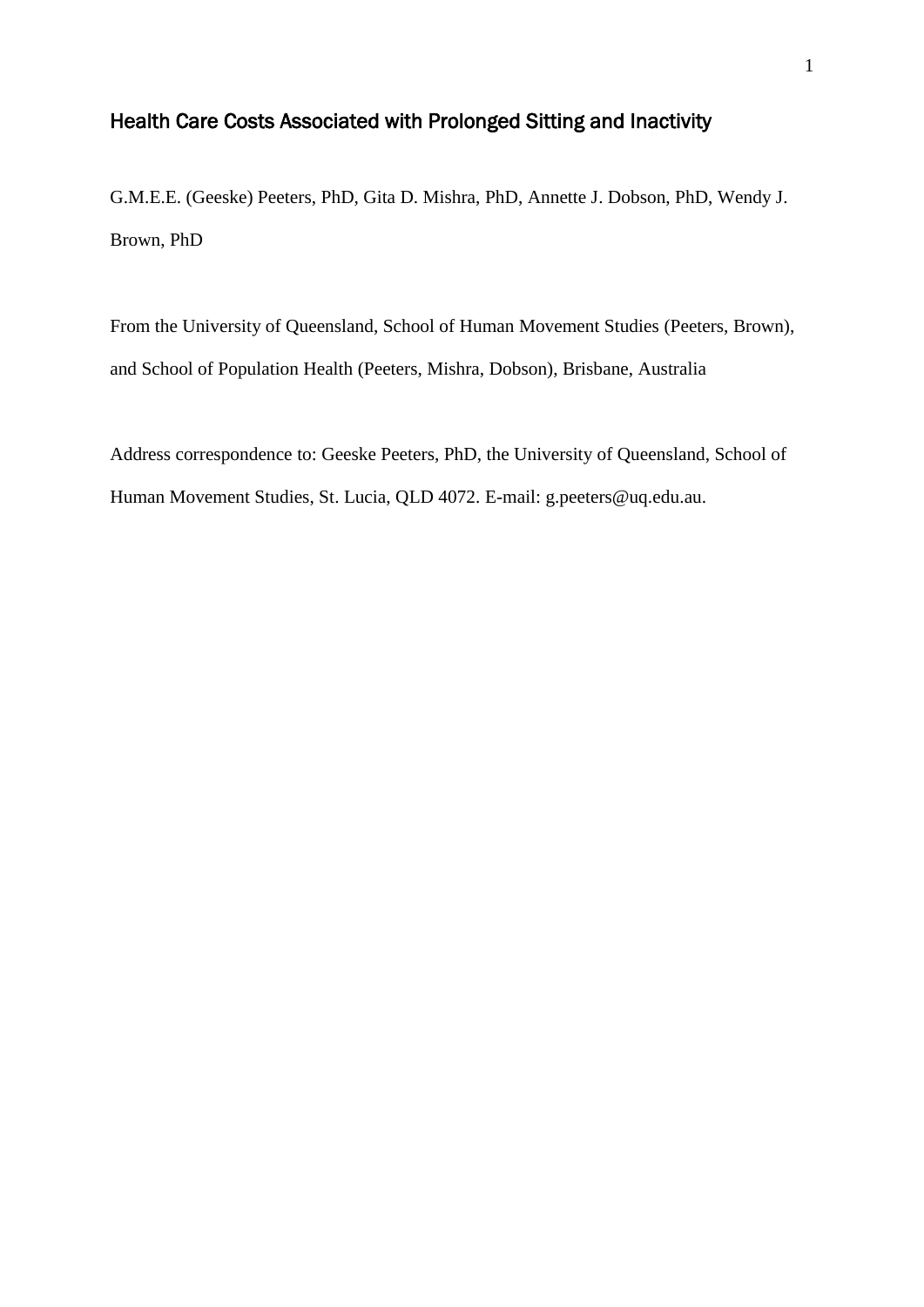**Background:** Physical inactivity and prolonged sitting are associated with negative health outcomes.

**Purpose:** To examine the health-related costs of prolonged sitting and inactivity in middleaged women.

**Methods:** Australian Longitudinal Study on Women's Health participants (born 1946−1951) answered questions about time spent sitting, walking, and in moderate and vigorous leisure activities in 2001 (*n*=6108), 2004 (*n*=5902), 2007 (*n*=5754) and 2010 (*n*=5535) surveys. Sitting time was categorized as low (0−4), moderate (5−7), and high ( $\geq$ 8 hours/day). Physical activity was categorized as inactive (<40), low (40−600), moderate (600−1200) and high (≥1200 metabolic equivalent minutes/week). National health insurance claims data averaged over the survey year  $\pm 1$  year were used to calculate annual costs (Australian Dollars [AU\$]). Differences between categories in median costs were estimated using quantile regression over four surveys with bootstrapped 95% CIs. Analyses were performed in 2013.

**Results:** In 2010, annual median costs were AU\$689 (interquartile range [IQR]=274, 1541) in highly active participants, AU\$741 (IQR=279, 1690) in inactive participants, AU\$671 (IQR=273, 1551) in participants with low sitting time, and AU\$709 (IQR=283−1575) in participants with high sitting time. The difference in median costs for inactive and highly active participants was AU\$94 (CI=57, 131) after adjustment for confounders. No statistically significant associations were found between sitting time and costs. When sitting and physical activity were combined, high sitting time did not add to the inactivity-associated increased costs. Associations were consistent across normal weight, overweight, and obese subgroups. **Conclusions:** Physical inactivity, but not prolonged sitting, was associated with higher health-related costs in middle-aged women.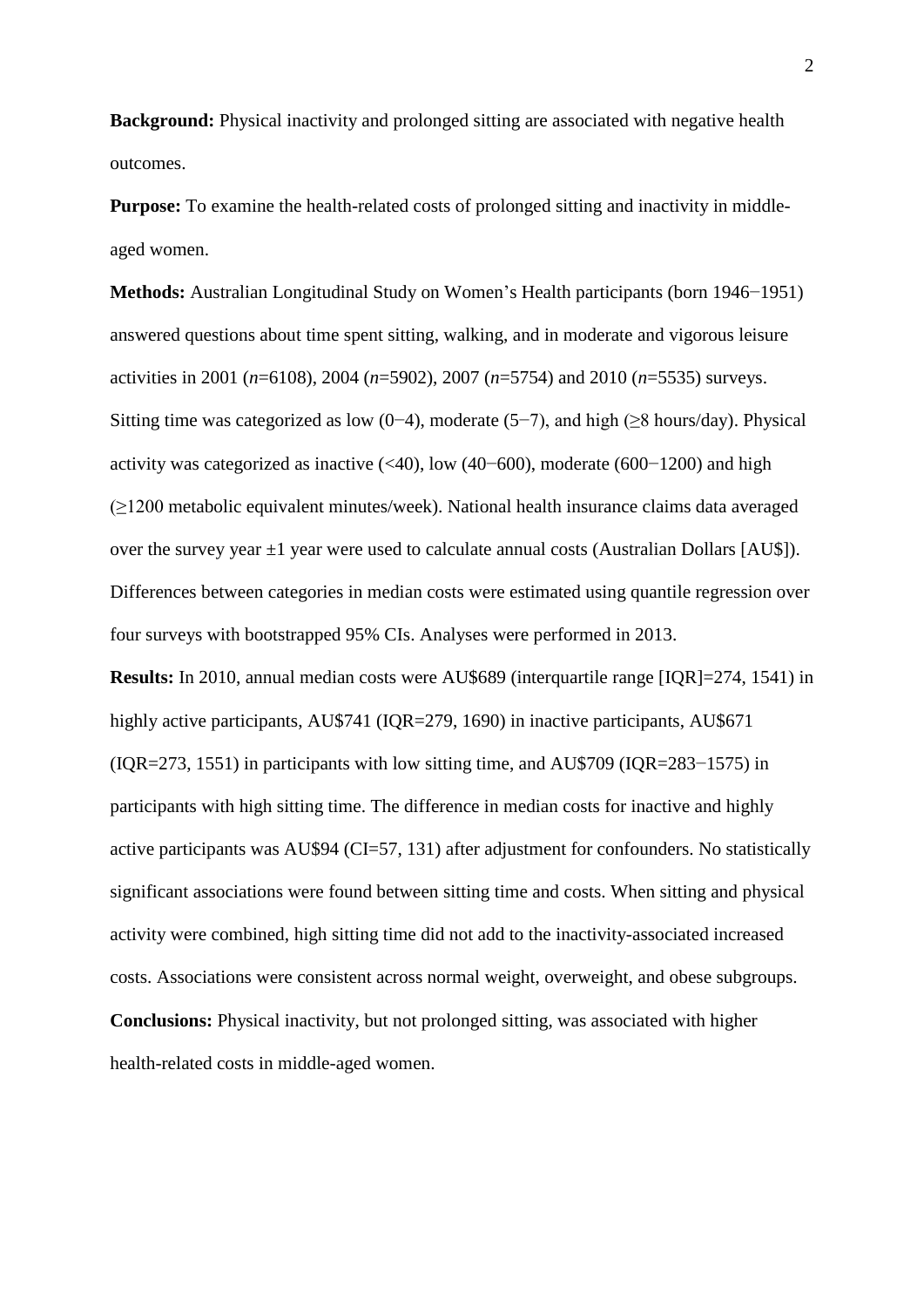## Introduction

Physical inactivity is associated with numerous physical and mental health conditions and accounts for approximately 1.5%−3.0% of the total direct health care costs in developed countries.<sup>[1](#page-14-0)</sup> It is estimated that a 10% reduction in the prevalence of inactivity could potentially reduce health care expenditures by 96 million Australian Dollars (AU\$) and 150 million Canadian Dollars per year in Australia and Canada (equating to 99 and 129 million U.S. Dollars, respectively).<sup>[2,](#page-14-1) [3](#page-14-2)</sup> Despite the potential health and economic benefits, only about half the population in developed countries meet the recommended levels of physical activity.<sup>[4-](#page-14-3)</sup> 6

In addition to inactivity, prolonged sitting is thought to be associated with negative health outcomes such as weight gain and increased risk of mortality.<sup>[7](#page-14-4)</sup> However, the economic consequences of prolonged sitting remain unknown. Moreover, as some studies have reported interaction effects of physical activity and sedentary time in association with mortality,  $8, 9$  $8, 9$  the combined effects of prolonged sitting and inactivity on direct health care costs may be more important than their individual effects.

A previous study by our group found an interaction with BMI in the relationship between physical activity and health care costs in middle-aged women: costs were lower for overweight active women than for healthy weight inactive women.<sup>[10](#page-15-0)</sup> However, that study did not include measures of sitting time and was cross-sectional in design.

Medicare is the Australian government's system for subsidising the costs of approximately 3800 medical services, including general practitioner and out-of-hospital specialist services, medical diagnostic services such as pathology and radiology, selected dental surgery,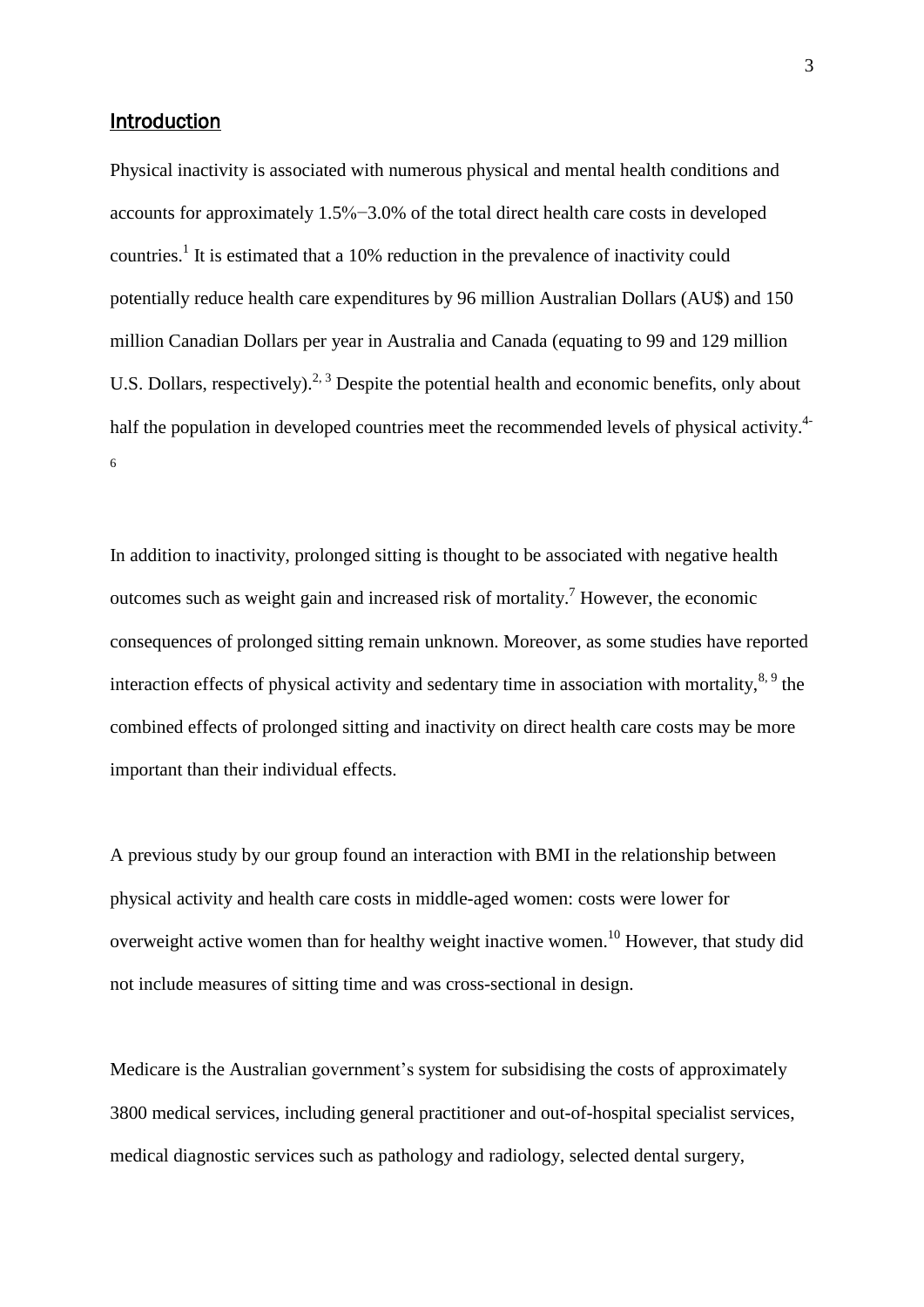optometry, and allied health services, and limited additional primary health care services, for all Australian citizens and permanent residents. $^{11}$  $^{11}$  $^{11}$  The aim of this study was to examine the total Medicare costs associated with prolonged sitting and physical inactivity in middle-aged women. Associations with costs were examined for sitting and physical activity separately, as well as for combinations of these, referred to as "activity patterns." Potential interaction effects of BMI were taken into account.

#### **Methods**

#### **Participants**

The Australian Longitudinal Study on Women's Health (ALSWH) is an ongoing study of the health and wellbeing of three generations of women.<sup>[12](#page-15-2)</sup> Samples were randomly drawn from the national Medicare health insurance database, which includes all Australian citizens and permanent residents, with oversampling of women from rural and remote areas. Appropriate ethics approval was obtained from the Ethics Committees of the Universities of Newcastle and Queensland, and informed consent was received from all participants.<sup>[12,](#page-15-2) [13](#page-15-3)</sup> More details about the study can be found at www.alswh.org.au.

For the current study, data were used from the middle-aged cohort (born 1946−1951). Baseline surveys were mailed in 1996, with the first follow-up in 1998, and then at three yearly intervals to 2010. At baseline, the sample (*n=*13,715, response rate 54%) was largely representative of Australian women in this age group, but with a somewhat higher representation of partnered women and women with post-high school education.<sup>[13](#page-15-3)</sup> As questions about sitting time were first included in Survey 3 (2001), and costs data were available from 2002 onward, data were used from Surveys 3−6. The respective response rates for these surveys were 81.9%, 79.5%, 77.6%, and 73%. Data were included from participants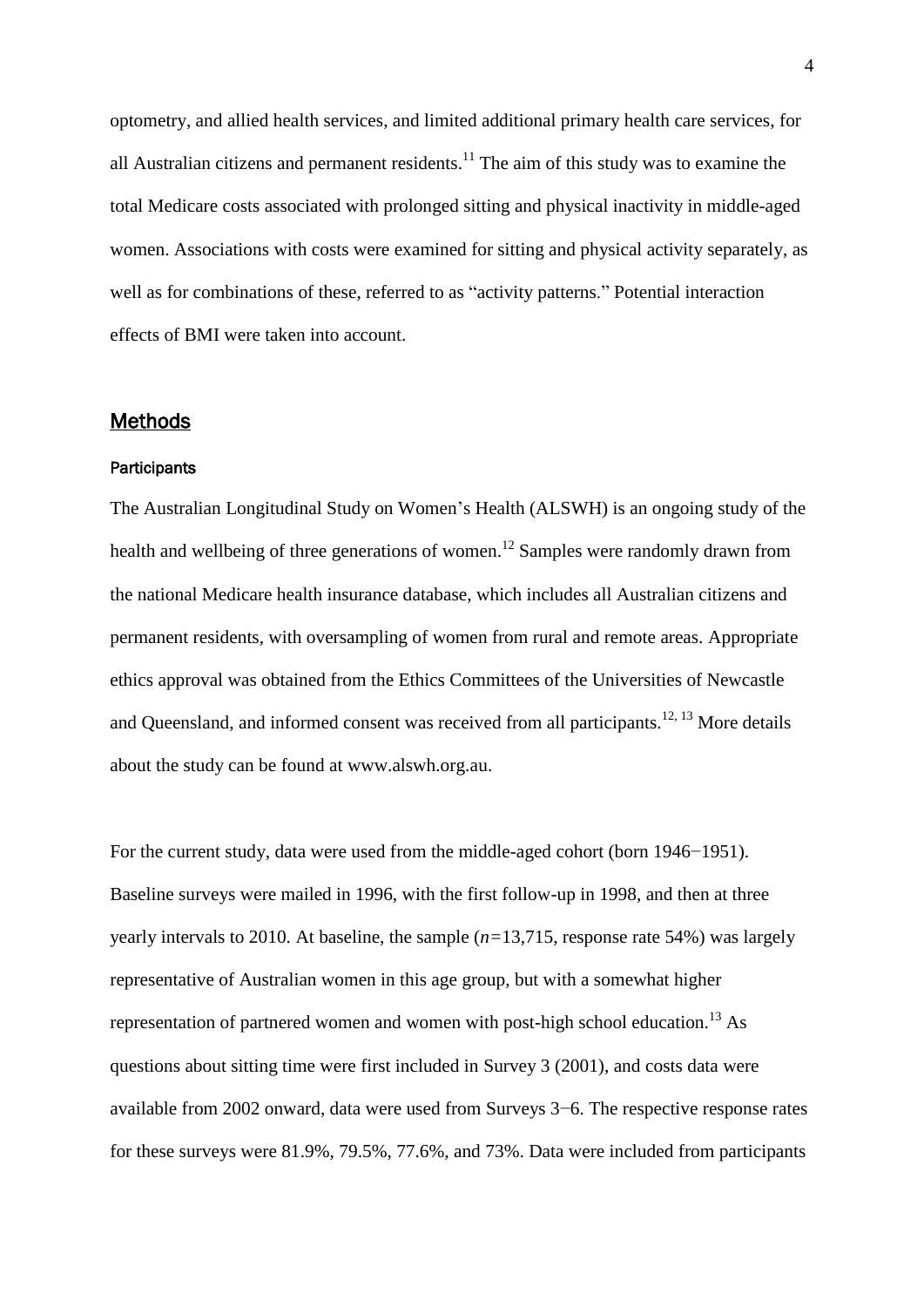who consented to Medicare data linkage (63.9% of those who returned Survey 3) and who were able to walk >100 m unaided (98.1%). Data were excluded from participants with missing values on physical activity (5.0%), sitting (3.7%), or any of the confounders (5.9%). This resulted in data from 6108 women in Survey 3 (2001), 5902 in Survey 4 (2004), 5754 in Survey 5 (2007), and 5535 in Survey 6 (2010).

#### Health Care Costs

The Australian Medicare system provides a fixed rebate for approximately 3800 medical services,<sup>[11](#page-15-1)</sup> but there is no legislation restricting the amount that doctors may charge. For the current analyses, total annual costs for Medicare-subsidised health services were calculated per participant for the years 2000 to 2010. These costs cover both the government rebate and the "gap" between the government-scheduled fee and the actual fee, which is known as "outof-pocket expenses" for the participant. To calculate the average costs per survey year, the annual total costs were averaged over the survey year and the years before and after the survey (if available). For example, for Survey 4 (2004), costs were averaged over 2003, 2004, and 2005. However, for Survey 6 (2010), the costs were averaged over 2009 and 2010, as cost data were not available for 2011. Costs are presented in AU\$.

#### Sitting Time

Participants were asked to report the hours per day spent sitting down while doing things like visiting friends, driving, reading, watching television, or working at a desk or computer for a typical weekday and a typical weekend day. A similar question in the International Physical Activity Questionnaire showed good test-retest reliability (intra-class correlation coefficient  $[ICC] = 0.51, 0.93$ .<sup>[14](#page-15-4)</sup> Data were cleaned as previously described.<sup>[15](#page-15-5)</sup> Hours spent sitting on a weekday and a weekend day were then averaged ([weekday  $\times$  5 + weekend day  $\times$  2]/7) to estimate the mean sitting time in hours/day, and categorized in approximate tertiles, while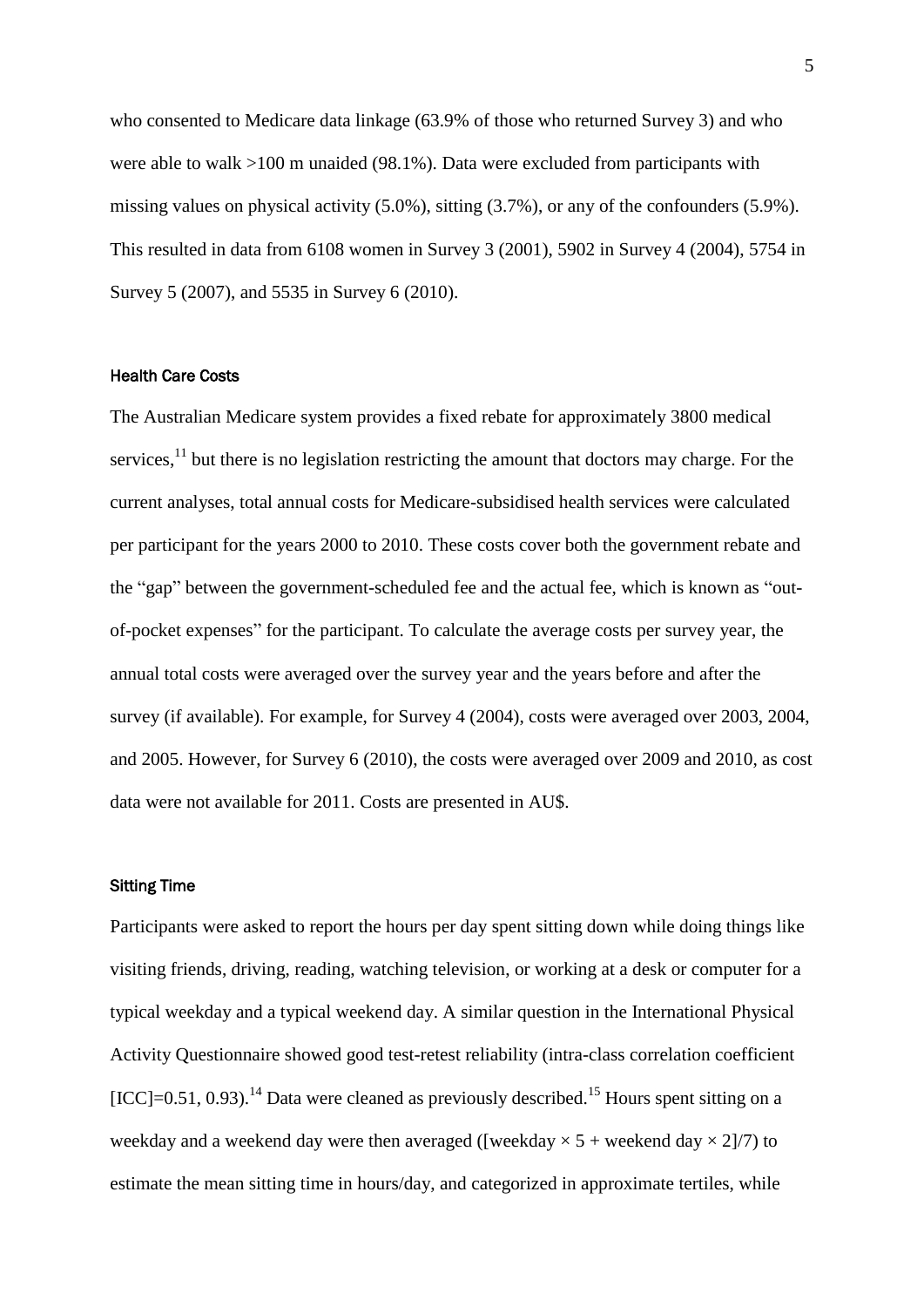accounting for adverse health outcomes being reported at around 8 hours/day: low=0−4 hours/day, moderate=5–7 hours/day, or high=≥8 hours/day.<sup>[8,](#page-14-5) [9,](#page-14-6) [16,](#page-15-6) [17](#page-15-7)</sup>

#### Physical Activity

At baseline, leisure-time physical activity was assessed using the modified Active Australia questionnaire, which has acceptable measurement properties (test-retest correlation=0.64, correlation with accelerometry= $0.52$ ).<sup>[18](#page-15-8)</sup> Participants reported time in the last week spent walking and in moderate and vigorous leisure-time activities (see [www.alswh.org.au](http://www.alswh.org.au/) for exact wording). Minutes per week spent in each activity were multiplied by a metabolic equivalent (MET) score to reflect the average intensity of the activities in that category: 3.0 for walking, 4.0 for moderate, and 7.5 for vigorous leisure-time activity.[19](#page-16-0) As per previously described protocols,[20](#page-16-1) total physical activity was calculated as the sum of MET-minutes/week from walking and moderate and vigorous leisure-time activities, categorized as: inactive=0−40, low=40−600, moderate=600−1200, and high=≥1200 MET-minutes/week.

#### Activity Pattern

Activity patterns were defined on the basis of dichotomous physical activity and sitting time variables: (1) active  $(\geq 40$  MET-minutes/day)/low sitting time (<8 hours/day); (2) active/high sitting time ( $\geq$ 8 hours/day); (3) inactive (<40 MET-minutes/day)/low sitting time; and (4) inactive/high sitting time.

#### Sociodemographic and Health Variables

Survey variables were measured using the same methods across surveys (level of education was asked in Survey 1 only), and categorized as shown in Table 1. BMI was calculated using self-reported weight and height values  $(kg/m<sup>2</sup>)$ . Chronic conditions were assessed by asking: "In the past 3 years, have you been diagnosed with or treated for: diabetes/glucose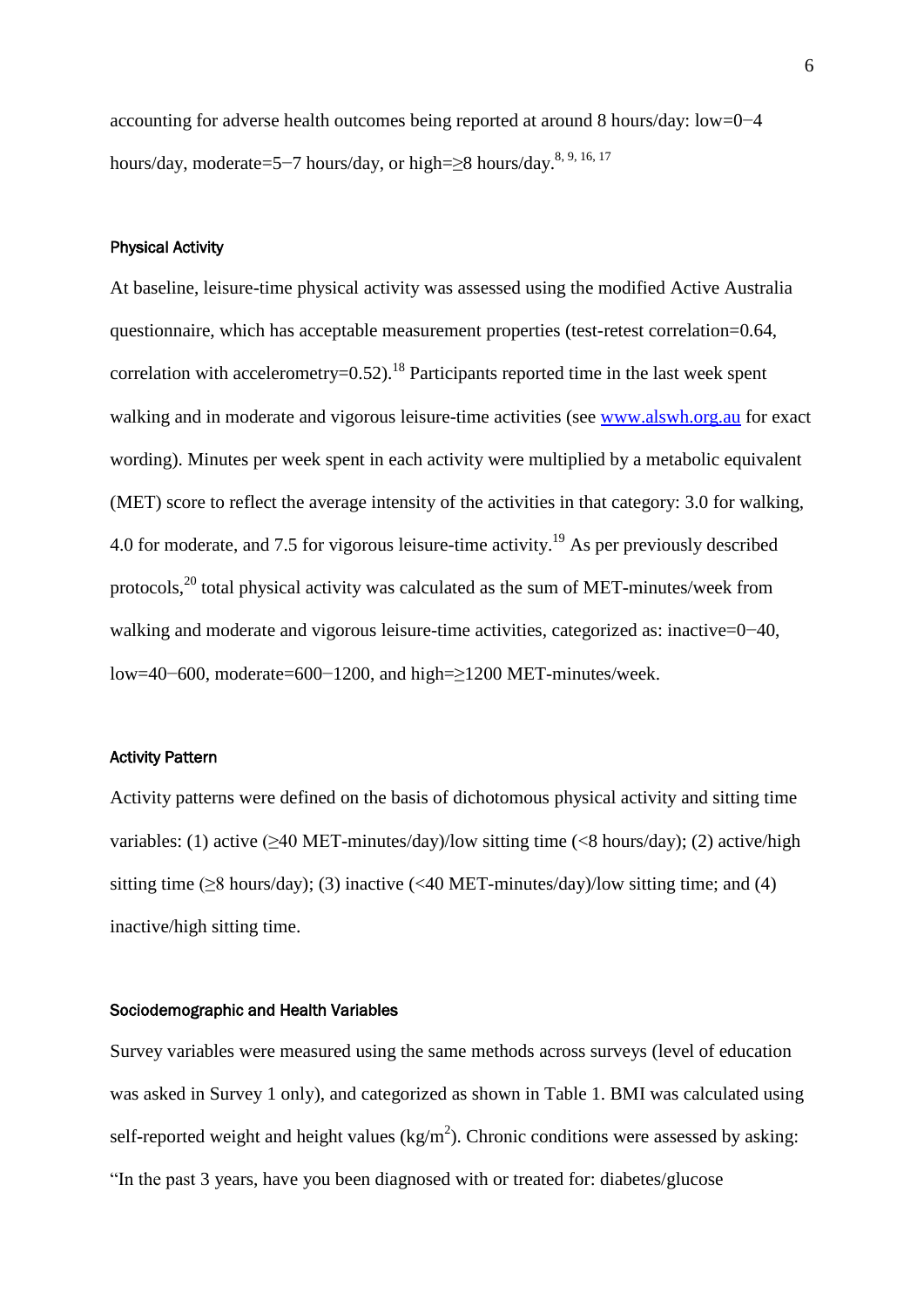intolerance, heart disease, stroke, asthma/bronchitis, arthritis, or cancer?" Depressive symptoms were assessed using the ten-item Center for Epidemiologic Studies Depression Scale (CES-D); scores range from 0 to 30 with higher scores indicating more symptoms.<sup>[21,](#page-16-2) [22](#page-16-3)</sup> Copies of the surveys can be obtained from www.alswh.org.au/surveys.html.

#### Statistical Analyses

Descriptive statistics were used to summarize sample characteristics for each activity pattern. Continuous, approximately normally distributed variables were presented as means and SDs and group differences were tested using ANOVA. Continuous, non-normally distributed variables were presented as medians and interquartile ranges (IQRs) and group differences were tested using the Kruskal−Wallis test. Categorical variables were presented as percentages and group differences were tested using the chi-squared test.

Medians and IQRs and means and bias-corrected and accelerated 95% bootstrapped CIs for annual costs in 2010 were calculated for each category of sitting and physical activity, separately and for the combined activity patterns. Differences in annual median costs for categories of sitting, physical activity, and activity patterns were examined using quantile regression over four surveys. Quantile regression is the nonparametric equivalent of linear regression; it estimates group differences based on medians rather than means, which was more appropriate given the skewness of the costs data. To account for the within-person correlation of the repeated measures, robust SEs were obtained via bootstrapping. The highest physical activity and lowest sitting time categories were used as the reference categories. Analyses were performed for the whole sample, as well as for strata of BMI, to examine potential effect modification of BMI. All models included the variables' "survey year" to adjust for increasing costs over time due to inflation, and "area of residence" to adjust for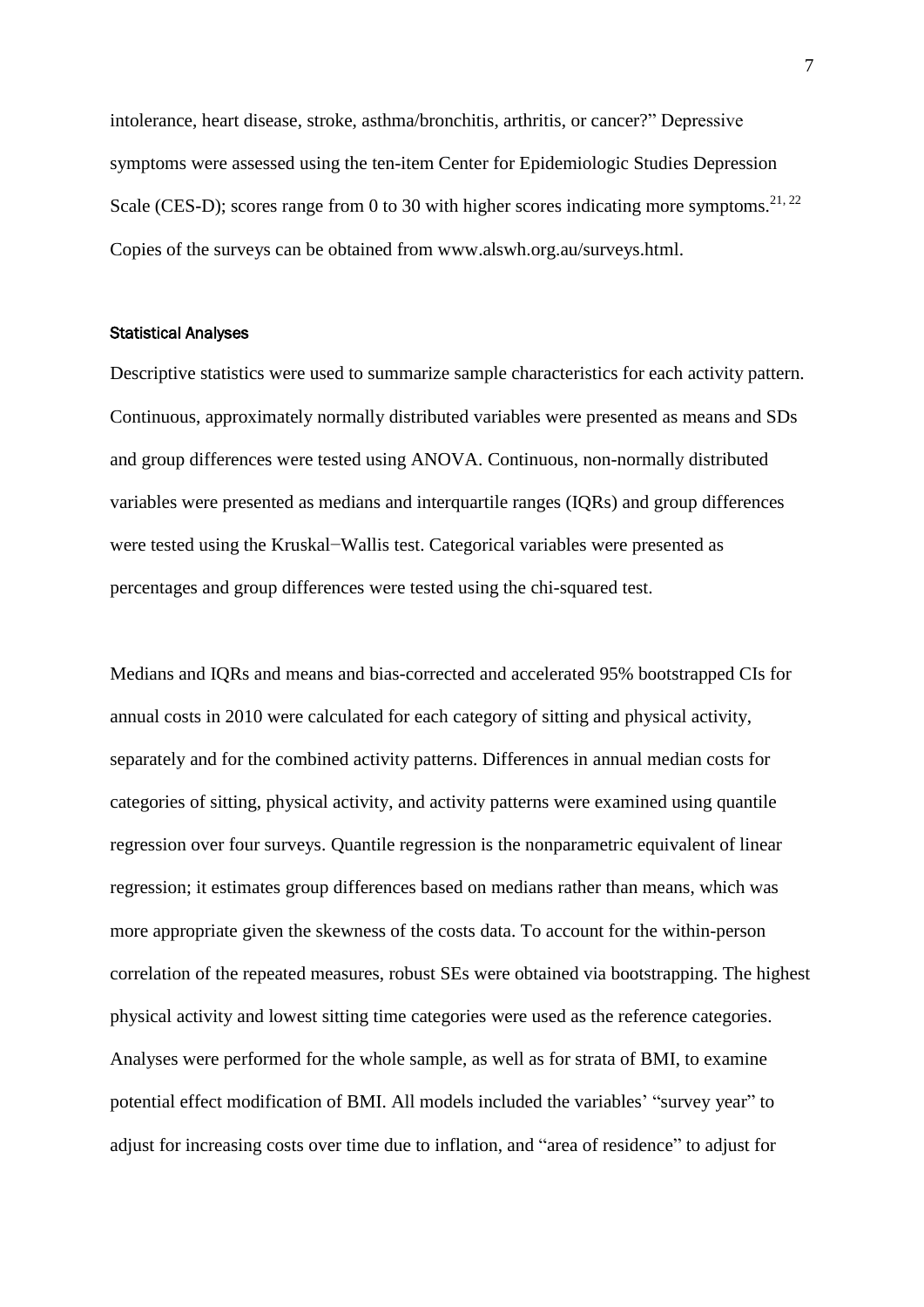oversampling of rural and remote areas in the original sample. Additional confounders were variables that were significantly associated with the exposure and outcome (but not mediators) and led to a change in the regression coefficient of more than 10%. Potential confounders included marital status, level of education, smoking status, BMI (if no interaction was found), and depressive symptoms. The adjusted analyses were repeated for the  $10^{th}$ ,  $25^{th}$ ,  $75<sup>th</sup>$ , and  $90<sup>th</sup>$  percentile to examine the differences in costs across the range of the costs distribution. All analyses were performed in 2013, using STATA 11.1 (StataCorp L.P., College Station TX). *P*-values were based on two-sided tests and were considered statistically significant at *p*<0.05.

#### **Results**

In 2001, the women were an average 52.5 (SD=1.5, range=49−56) years old. The women in the four activity pattern categories differed in demographic and health characteristics (Table 1). In general, inactive women with high sitting time were more often current smokers, had higher BMI, had a higher prevalence of chronic conditions, and scored higher on the depressive symptoms scale than those in the more active categories  $(p<0.001)$ .

Compared with participants who did not consent to data linkage, those who consented were more likely to live in urban areas, had higher levels of education, were less likely to be current smokers, had lower BMI, and fewer depressive symptoms (*p*≤0.01, data not shown). Women who consented to data linkage were more likely to have high sitting time (i.e.,  $>8$ ) hours/day) and less likely to be inactive (*p*<0.001, data not shown). Compared with participants whose data were excluded owing to missing values, participants with complete data were more often married or in a de facto relationship, had higher levels of education, had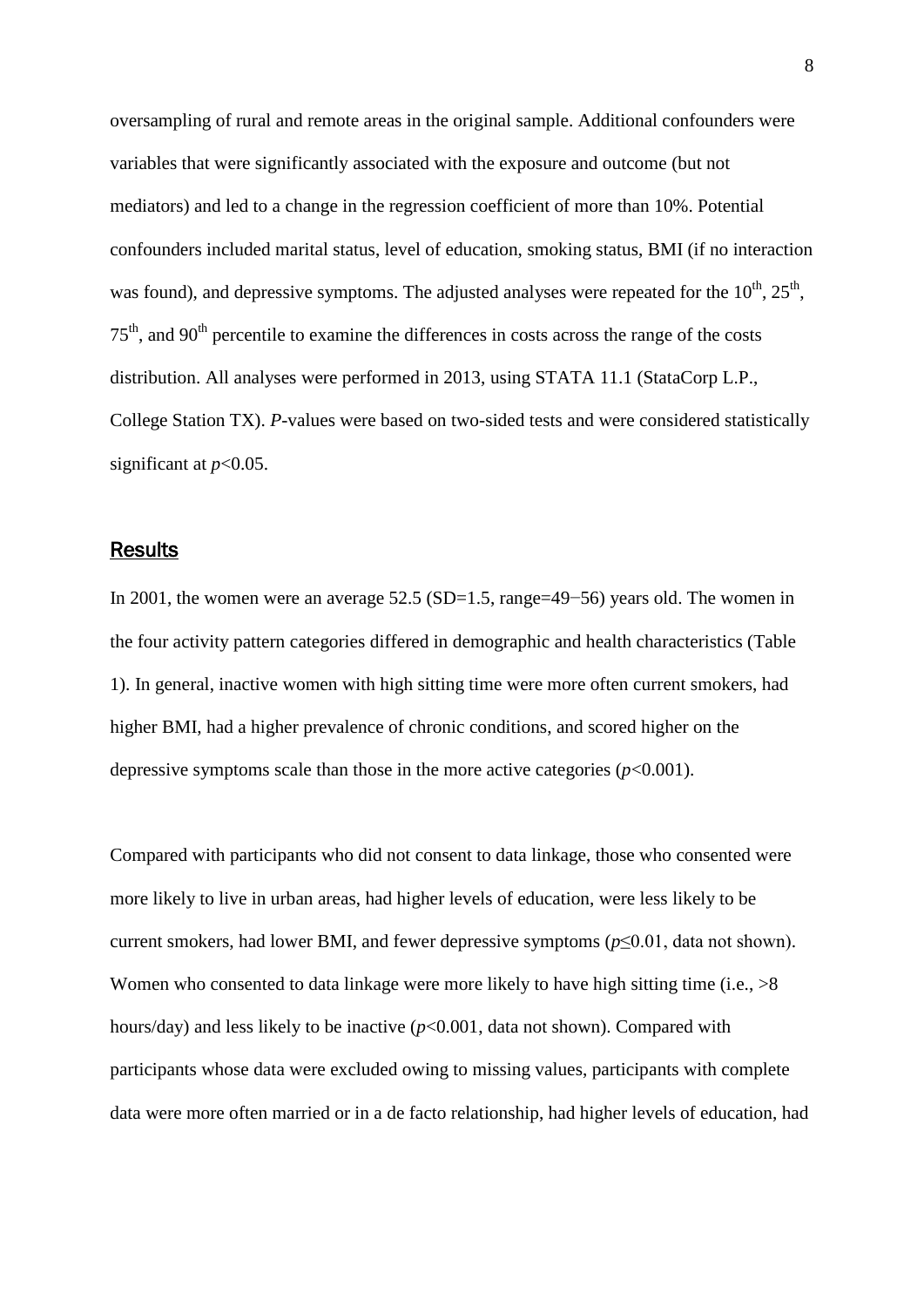fewer depressive symptoms, were more likely to have a high sitting time, and were less likely to be inactive  $(p<0.01$ , data not shown).

Annual median and mean costs in 2010 by physical activity, sitting time, and activity pattern categories are shown in Table 2. For physical activity, median costs were highest in the inactive group and lowest in the moderately active group. For sitting, costs were highest in the high sitting time group and lowest in the low sitting time group. When the data for physical activity and sitting time were combined, the expected trends were evident, with lowest costs in the active/low sitting time category. Median costs at each survey are shown for each activity pattern in Figure 1. Median annual costs nearly doubled between 2001 and 2010 in all groups, and were highest in the inactive/high sitting time group from 2001 to 2007. Costs for inactive women did not vary by sitting category.

Differences in median annual costs for women in each of the activity and sitting categories, modeled using data from all surveys, are shown in Table 3. Over this 9-year period, the median cost for inactive participants was AU\$162 per year higher than for the most active participants (adjusted for survey year and area of residence). After further adjustment for BMI, depressive symptoms, and smoking status, this difference was reduced to AU\$94 per annum. The difference in cost was greater at higher percentiles of the costs distribution. Cost differences for women in the three sitting time categories were small and not significantly different from each other across the range of the cost distribution. For activity patterns, median annual costs were AU\$130 and AU\$189 higher in the inactive/low sitting time and inactive/high sitting time categories, respectively, than in the inactive/low sitting time category. These values were attenuated to AU\$84 and AU\$110 in the adjusted models. The difference in cost was greater at higher percentiles of the costs distribution, but with wide CIs.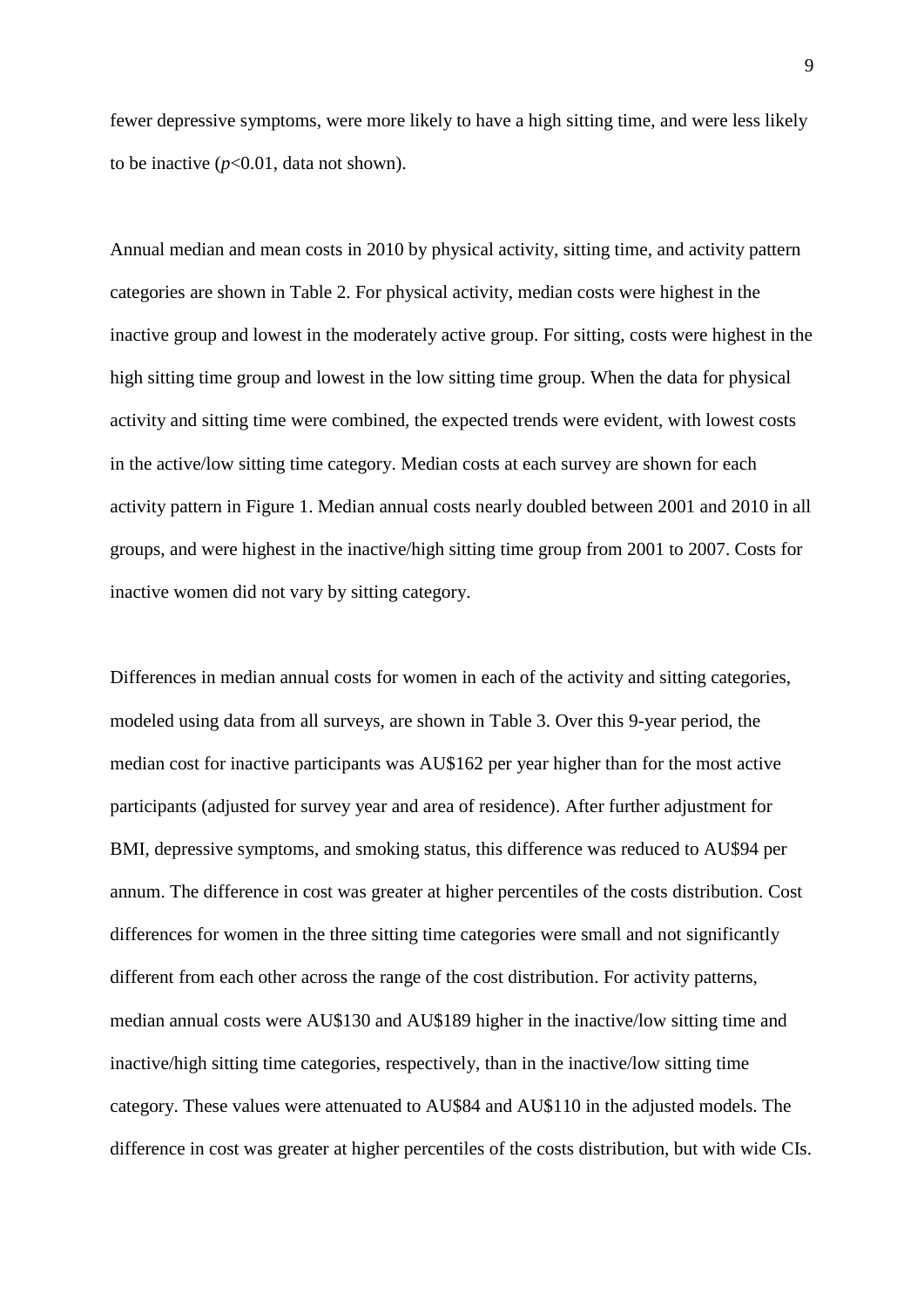When analyses were fitted for BMI strata, costs were consistently higher for obese women (median annual costs [IQR]: normal weight, AU\$561 [266, 1091]; overweight, AU\$615 [299, 1236]; obese, AU\$718 [340, 1430]), but the patterns of association were similar to those observed in the overall analysis (Table 4). For physical activity, annual costs were higher in the inactive category than in the high category, in the normal weight, overweight, and obese subgroups. Similarly, for activity patterns, annual costs were higher in the inactive/high sitting time category than the active/low sitting time category in the normal weight, overweight, and obese subgroups.

## **Discussion**

This is the first study to examine health costs associated with both inactivity and prolonged sitting in a longitudinal context. The results showed that in middle-aged women, physical inactivity, but not prolonged sitting, was associated with higher health-related costs. When the combination of physical activity and sitting time were examined, physical inactivity was associated with increased costs, regardless of sitting time. These findings were consistent across normal weight, overweight, and obese subgroups.

In line with other cross-sectional and prospective studies, $10, 23-27$  $10, 23-27$  the current longitudinal model suggested higher costs in inactive than highly active adults. As previous studies differed in sample characteristics, timing, study design, and statistical analyses, this association appears to be robust and consistent across subgroups of adults and over time. The magnitude of the (adjusted) difference in median annual health-related costs between the inactive and highly active categories was AU\$94. It is estimated that about 15% of the almost 3 million Australian women in the 45−65 years age group are inactive. If these women increased their activity levels, a reduction of AU\$94 per woman would translate to a savings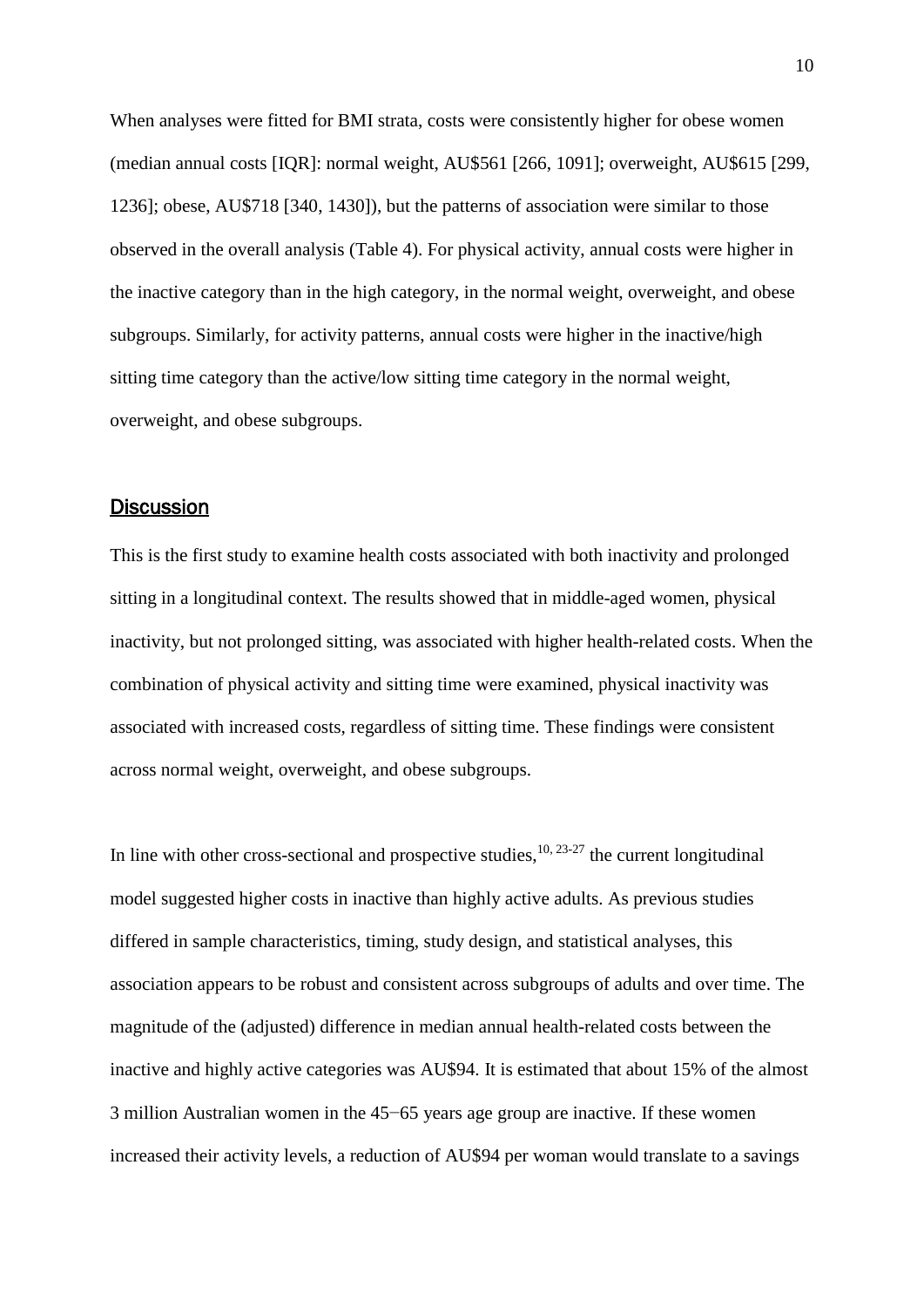of nearly AU\$40 million per annum in healthcare costs. The cost savings could be even higher if some of the women with the highest costs  $(90<sup>th</sup>$  percentile) could improve their activity levels.

Given the evidence for increased risks of diabetes and cardiovascular disease in adults with high levels of sedentary behavior,<sup>[28](#page-17-0)</sup> it was expected that there might be higher health-related costs in women with high sitting time. However, in this large sample of middle-aged women, there were no differences in costs between high and low levels of daily sitting time across the range of the cost distribution. Furthermore, in line with the separate results for sitting and physical activity, the results for the two factors combined showed that inactivity, rather than prolonged sitting, was associated with higher costs. Thus, prolonged sitting did not significantly add to the higher costs associated with inactivity. One explanation for this lack of an association may be that, in the context of other risk factors for these conditions, the risk attributable to sedentary behaviour is relatively small. This is supported by studies that examined associations between sitting and all-cause mortality in middle-aged women, which found statistically significant but small adjusted hazard ratios [HRs] (HR= $1.10^{29}$  $1.10^{29}$  $1.10^{29}$  and  $HR=1.34^{30}$  $HR=1.34^{30}$  $HR=1.34^{30}$  for the highest level of sitting).

Several previous studies have assumed interactions between physical activity and BMI and presented results stratified by BMI.<sup>[10,](#page-15-0) [23,](#page-16-4) [31,](#page-17-3) [32](#page-17-4)</sup> Although costs are higher in obese and overweight individuals than in normal weight individuals,  $10, 23$  $10, 23$  in line with other studies, the current results show that the effects of physical activity on costs were similar across normal weight, overweight, and obese subgroups.<sup>[10,](#page-15-0) [23,](#page-16-4) [32](#page-17-4)</sup> These findings suggest no BMI interaction effect. Furthermore, three of the previous studies concluded that associations with costs were stronger for inactivity than for overweight/obesity.<sup>[10,](#page-15-0) [23,](#page-16-4) [31](#page-17-3)</sup>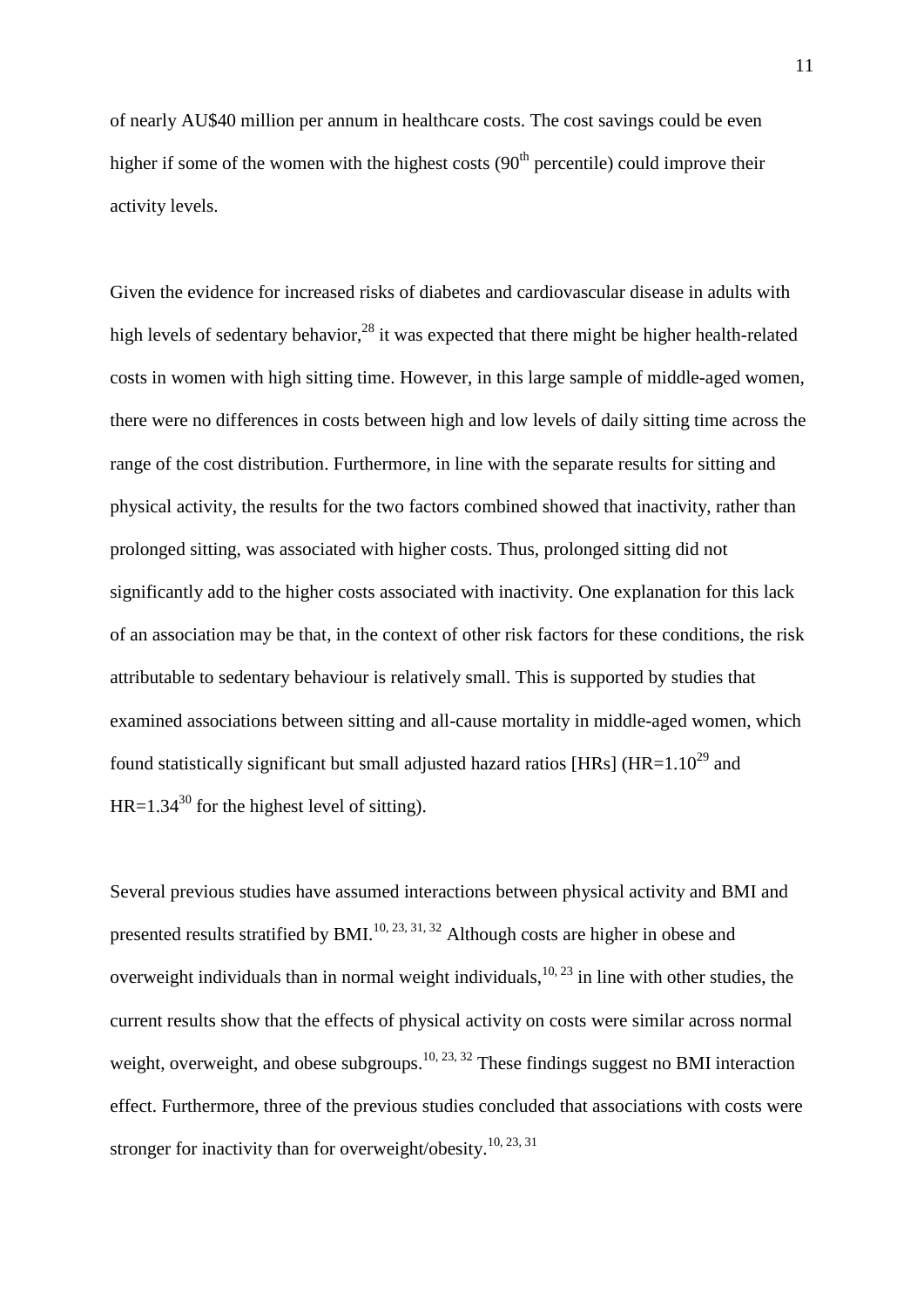Strengths of this study include the large population-based sample of middle-aged women and use of national registry data to calculate the health-related costs. The original ALSWH sample was representative of the middle-aged female population in Australia<sup>[13](#page-15-3)</sup>; however, for the current analyses, a subsample of women who consented to data linkage was used. The women in this subsample were less likely to be smokers, had lower BMI, and fewer depressive symptoms than those who did not consent to data linkage. Hence, the estimated median costs are likely to underestimate the actual costs at the population level.

Although use of national administrative data for costs ensures completeness of the data for the 3800 Medicare-subsidized items, a limitation is that not all health services are subsidized (particularly public hospitals, which are funded separately), and their costs are not registered in this database.<sup>[11](#page-15-1)</sup> Subsidy is available for prescription medication in specific circumstances, but these costs are registered in a separate database and were thus not included in the current analyses. The results therefore do not represent the total healthcare costs, but only the costs for services with a Medicare subsidy.

Another limitation is that both the sitting and physical activity measures were self-reported, which could have resulted in some measurement error and attenuation of the estimated group differences. This may be particularly true for the generic sitting time measure. However, previous ALSWH analyses have shown associations between this sitting measure with body weight, breathing difficulty and chest pain, and mortality, <sup>[15,](#page-15-5) [17,](#page-15-7) [33](#page-17-5)</sup> and other studies have demonstrated relationships with mortality using similar generic measures.<sup>[16](#page-15-6)</sup> Notwithstanding, misclassification may have resulted in underestimation of the true effect of sitting time on health-related costs. To our knowledge, no other studies have examined the costs associated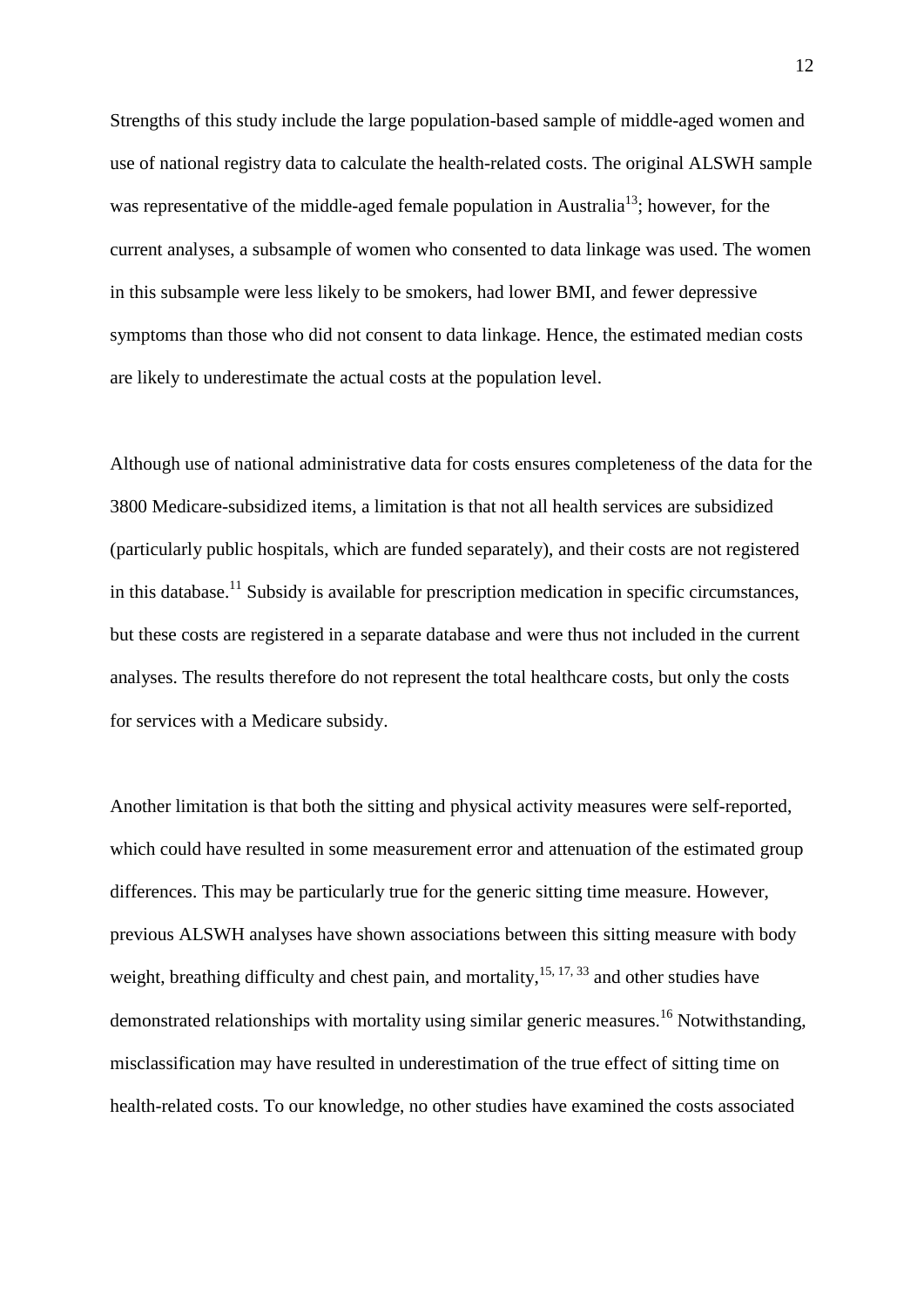with (measures of) sedentary behavior. Further research, preferably with objective measurement of sitting time, is warranted.

In conclusion, the current results suggest that physical inactivity, but not prolonged sitting, were associated with higher health-related costs in middle-aged women. After controlling for other health indicators, the median health-related costs were AU\$94 per annum higher in physically inactive participants than in those who engaged in any physical activity, which could translate to AU\$40 million per year at the population level. These findings were consistent across normal weight, overweight, and obese subgroups.

### Acknowledgments

The research on which this paper is based was conducted as part of the Australian Longitudinal Study on Women's Health, the University of Newcastle and the University of Queensland. We are grateful to the Australian Government Department of Health and Ageing for funding and to the women who provided the survey data. G.P. was supported by grants from the Australian National Health and Medical Research Council (program grant [Owen, Bauman, and Brown] grant number: 569940; Centre of Research Excellence grant number: APP1000986). The funding sources had no involvement in the study design, data collection, analyses and interpretation, or writing of the manuscript.

No financial disclosures were reported by the authors of this paper.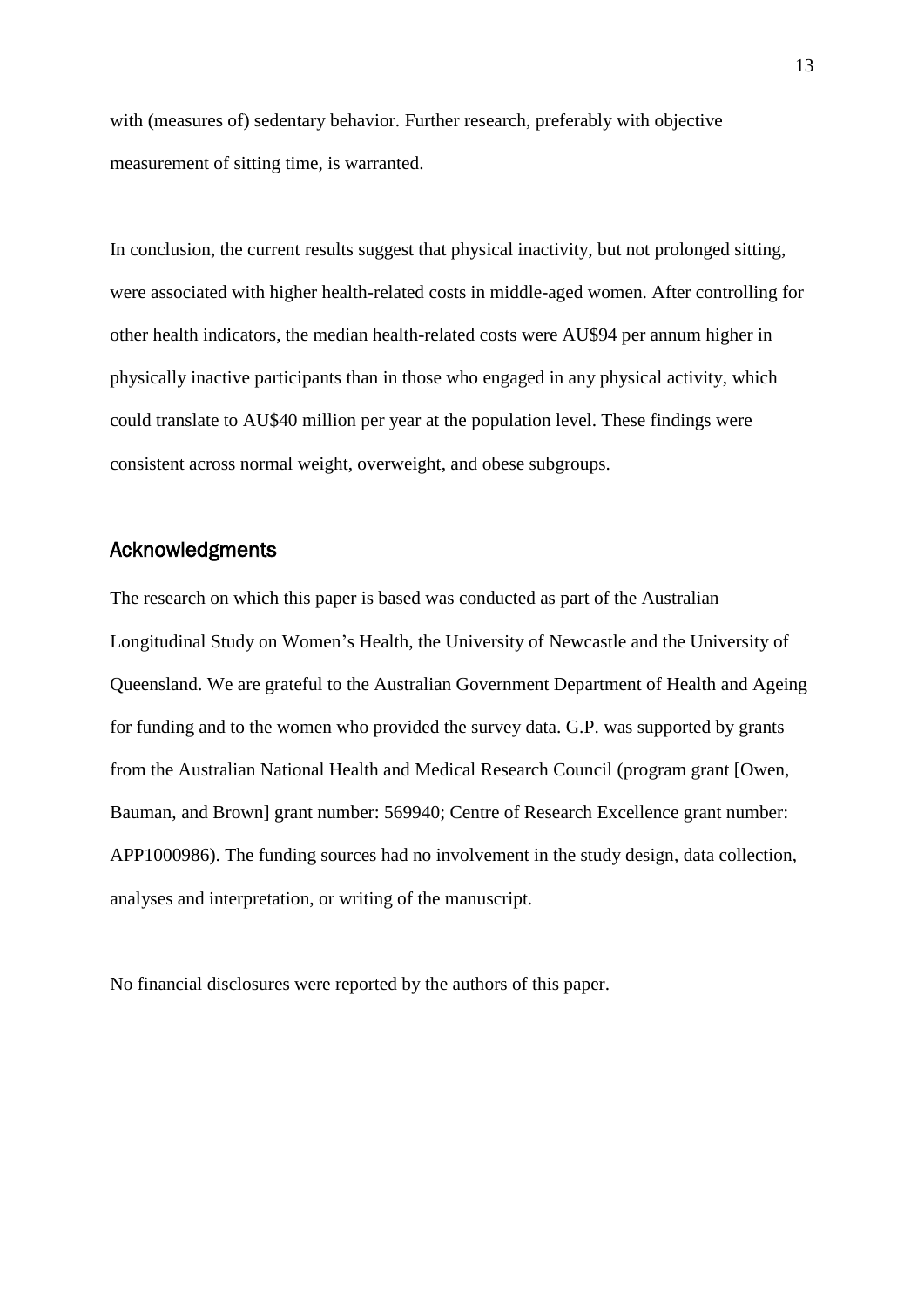#### **References**

<span id="page-14-0"></span>1. Oldridge NB. Economic burden of physical inactivity: healthcare costs associated with cardiovascular disease. Eur J Cardiovasc Prev Rehabil 2008;15(2):130-9.

<span id="page-14-1"></span>2. Cadilhac DA, Cumming TB, Sheppard L, Pearce DC, Carter R, Magnus A. The economic benefits of reducing physical inactivity: an Australian example. Int J Behav Nutr Phys Act 2011;8:99.

<span id="page-14-2"></span>3. Katzmarzyk PT, Gledhill N, Shephard RJ. The economic burden of physical inactivity in Canada. CMAJ 2000;163(11):1435-40.

<span id="page-14-3"></span>4. Bryan SN, Katzmarzyk PT. Are Canadians meeting the guidelines for moderate and vigorous leisure-time physical activity? Appl Physiol Nutr Metab 2009;34(4):707-15.

5. Australian Bureau of Statistics. Australian Health Survey: Physical Activity, 2011-12. 2013 19/07/2013 [cited 2013 19 July]; Available from:

[http://www.abs.gov.au/ausstats/abs@.nsf/Latestproducts/4364.0.55.004Main%20Features120](http://www.abs.gov.au/ausstats/abs@.nsf/Latestproducts/4364.0.55.004Main%20Features12011-12?opendocument&tabname=Summary&prodno=4364.0.55.004&issue=2011-12&num=&view=)

[11-12?opendocument&tabname=Summary&prodno=4364.0.55.004&issue=2011-](http://www.abs.gov.au/ausstats/abs@.nsf/Latestproducts/4364.0.55.004Main%20Features12011-12?opendocument&tabname=Summary&prodno=4364.0.55.004&issue=2011-12&num=&view=)

[12&num=&view=](http://www.abs.gov.au/ausstats/abs@.nsf/Latestproducts/4364.0.55.004Main%20Features12011-12?opendocument&tabname=Summary&prodno=4364.0.55.004&issue=2011-12&num=&view=)

6. Adult participation in aerobic and muscle-strengthening physical activities--United States, 2011. MMWR Morb Mortal Wkly Rep 2013;62(17):326-30.

<span id="page-14-4"></span>7. Thorp AA, Owen N, Neuhaus M, Dunstan DW. Sedentary behaviors and subsequent health outcomes in adults a systematic review of longitudinal studies, 1996-2011. Am J Prev Med 2011;41(2):207-15.

<span id="page-14-5"></span>8. Matthews CE, George SM, Moore SC, Bowles HR, Blair A, Park Y, et al. Amount of time spent in sedentary behaviors and cause-specific mortality in US adults. Am J Clin Nutr 2012;95(2):437-45.

<span id="page-14-6"></span>9. Pavey TG, Peeters GG, Brown WJ. Sitting-time and 9-year all-cause mortality in older women. Br J Sports Med 2012. In Press.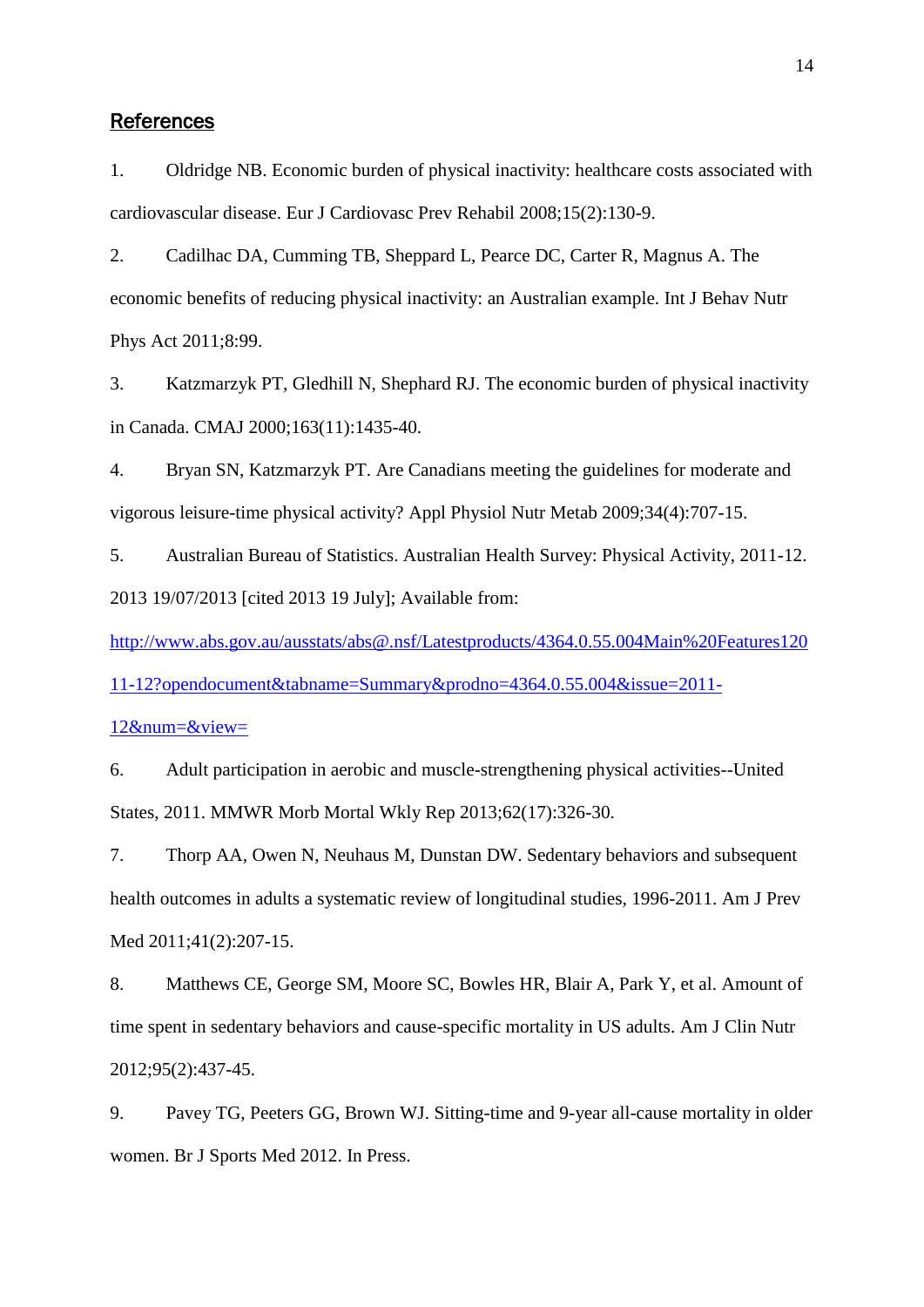<span id="page-15-0"></span>10. Brown WJ, Hockey R, Dobson AJ. Physical activity, Body Mass Index and health care costs in mid-age Australian women. Aust N Z J Public Health 2008;32(2):150-5.

<span id="page-15-1"></span>11. Medicare Benefits Schedule. [cited 2013 March]; Available from: [http://www.health.gov.au/internet/mbsonline/publishing.nsf/Content/Medicare-Benefits-](http://www.health.gov.au/internet/mbsonline/publishing.nsf/Content/Medicare-Benefits-Schedule-MBS-1)[Schedule-MBS-1](http://www.health.gov.au/internet/mbsonline/publishing.nsf/Content/Medicare-Benefits-Schedule-MBS-1)

<span id="page-15-2"></span>12. Lee C, Dobson AJ, Brown WJ, Bryson L, Byles J, Warner-Smith P, et al. Cohort Profile: the Australian Longitudinal Study on Women's Health. Int J Epidemiol 2005;34(5):987-91.

<span id="page-15-3"></span>13. Brown WJ, Bryson L, Byles JE, Dobson AJ, Lee C, Mishra G, et al. Women's Health Australia: recruitment for a national longitudinal cohort study. Women Health 1998;28(1):23- 40.

<span id="page-15-4"></span>14. Rosenberg DE, Norman GJ, Wagner N, Patrick K, Calfas KJ, Sallis JF. Reliability and validity of the Sedentary Behavior Questionnaire (SBQ) for adults. J Phys Act Health 2010;7(6):697-705.

<span id="page-15-5"></span>15. van Uffelen JG, Watson MJ, Dobson AJ, Brown WJ. Sitting Time Is Associated With Weight, but Not With Weight Gain in Mid-Aged Australian Women. Obesity (Silver Spring) 2010;18(9):1788-1794.

<span id="page-15-6"></span>16. van der Ploeg HP, Chey T, Korda RJ, Banks E, Bauman A. Sitting time and all-cause mortality risk in 222 497 Australian adults. Arch Intern Med 2012;172(6):494-500.

<span id="page-15-7"></span>17. Peeters GM, Burton NW, Brown WJ. Associations between sitting time and a range of symptoms in mid-age women. Prev Med 2013;56(2):135-141.

<span id="page-15-8"></span>18. Brown WJ, Burton NW, Marshall AL, Miller YD. Reliability and validity of a modified self-administered version of the Active Australia physical activity survey in a sample of mid-age women. Aust N Z J Public Health 2008;32(6):535-41.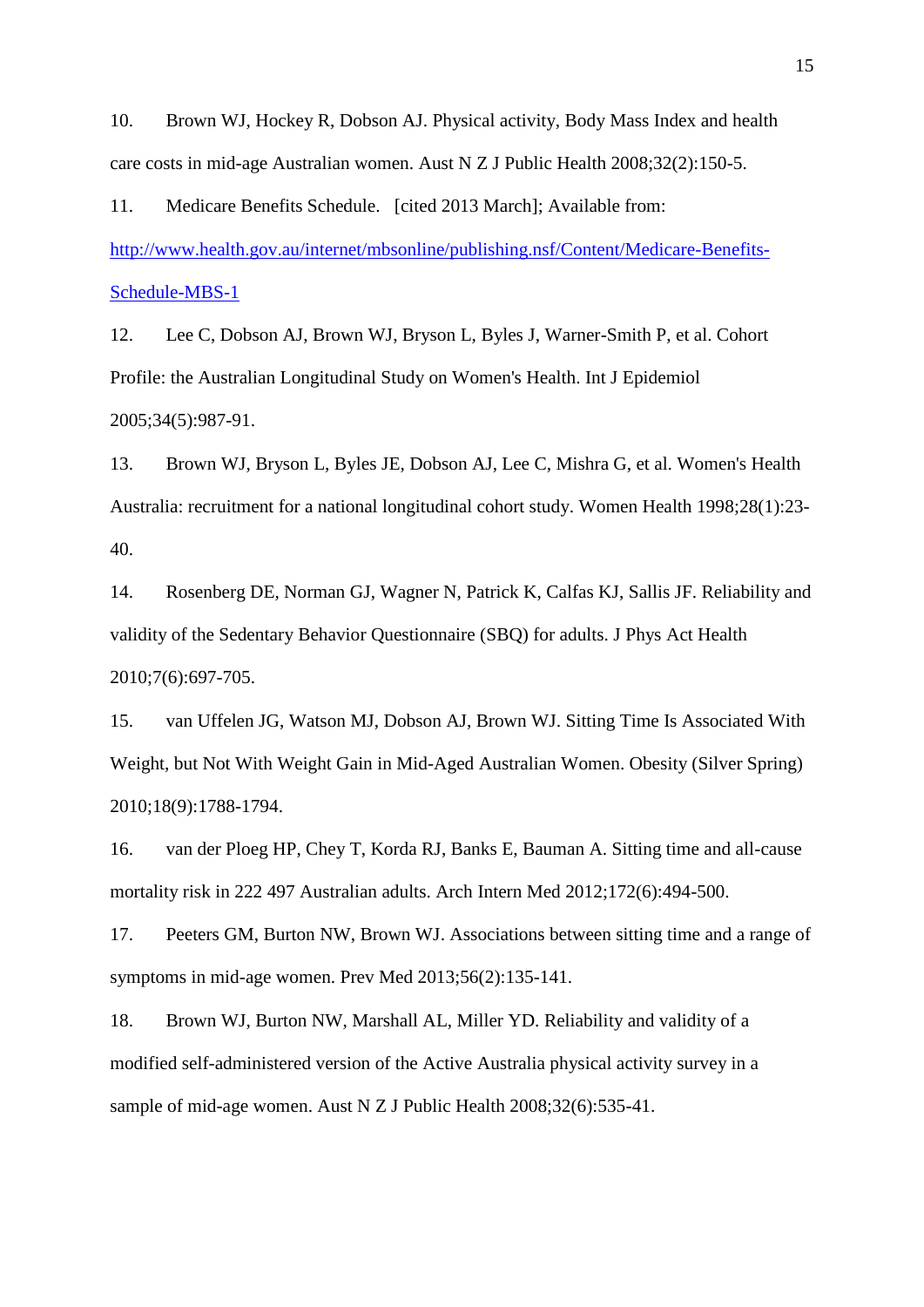<span id="page-16-0"></span>19. Ainsworth BE, Haskell WL, Whitt MC, Irwin ML, Swartz AM, Strath SJ, et al. Compendium of physical activities: an update of activity codes and MET intensities. Med Sci Sports Exerc 2000;32(9 Suppl):S498-504.

<span id="page-16-1"></span>20. Peeters G, van Gellecum YR, van Uffelen JG, Burton NW, Brown WJ. Contribution of house and garden work to the association between physical activity and well-being in young, mid-aged and older women. Br J Sports Med 2012. In Press.

<span id="page-16-2"></span>21. Radloff L.S. The CES-D scale: A self-report depression scale for research in the general population. Applied Psychological Measurement 1977;3:385-401.

<span id="page-16-3"></span>22. Andresen EM, Malmgren JA, Carter WB, Patrick DL. Screening for depression in well older adults: evaluation of a short form of the CES-D (Center for Epidemiologic Studies Depression Scale). Am J Prev Med 1994;10(2):77-84.

<span id="page-16-4"></span>23. Wang F, McDonald T, Reffitt B, Edington DW. BMI, physical activity, and health care utilization/costs among Medicare retirees. Obes Res 2005;13(8):1450-7.

24. Kuriyama S, Hozawa A, Ohmori K, Suzuki Y, Nishino Y, Fujita K, et al. Joint impact of health risks on health care charges: 7-year follow-up of National Health Insurance beneficiaries in Japan (the Ohsaki Study). Prev Med 2004;39(6):1194-9.

25. Martinson BC, Crain AL, Pronk NP, O'Connor PJ, Maciosek MV. Changes in physical activity and short-term changes in health care charges: a prospective cohort study of older adults. Prev Med 2003;37(4):319-26.

26. Woolcott JC, Ashe MC, Miller WC, Shi P, Marra CA, Team PR. Does physical activity reduce seniors' need for healthcare?: a study of 24 281 Canadians. Br J Sports Med 2010;44(12):902-4.

27. Yang G, Niu K, Fujita K, Hozawa A, Ohmori-Matsuda K, Kuriyama S, et al. Impact of physical activity and performance on medical care costs among the Japanese elderly. Geriatr Gerontol Int 2011;11(2):157-65.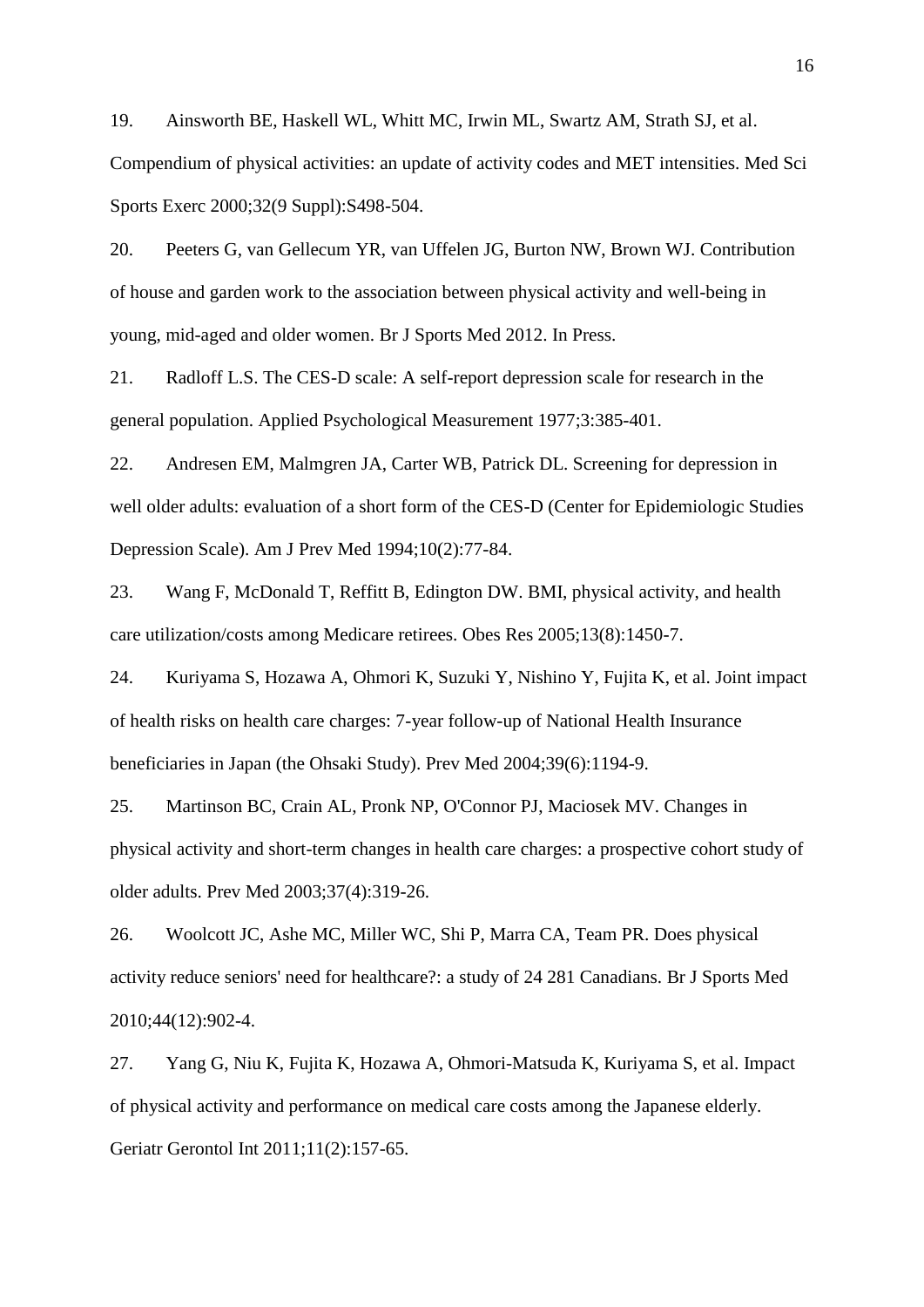<span id="page-17-0"></span>28. Wilmot EG, Edwardson CL, Achana FA, Davies MJ, Gorely T, Gray LJ, et al.

Sedentary time in adults and the association with diabetes, cardiovascular disease and death: systematic review and meta-analysis. Diabetologia 2012. In Press.

<span id="page-17-1"></span>29. Inoue M, Iso H, Yamamoto S, Kurahashi N, Iwasaki M, Sasazuki S, et al. Daily total physical activity level and premature death in men and women: results from a large-scale population-based cohort study in Japan (JPHC study). Ann Epidemiol 2008;18(7):522-30.

<span id="page-17-2"></span>30. Patel AV, Bernstein L, Deka A, Feigelson HS, Campbell PT, Gapstur SM, et al. Leisure time spent sitting in relation to total mortality in a prospective cohort of US adults. Am J Epidemiol 2010;172(4):419-29.

<span id="page-17-3"></span>31. Alter DA, Wijeysundera HC, Franklin B, Austin PC, Chong A, Oh PI, et al. Obesity, lifestyle risk-factors, and health service outcomes among healthy middle-aged adults in Canada. BMC Health Serv Res 2012;12:238.

<span id="page-17-4"></span>32. Wang F, McDonald T, Champagne LJ, Edington DW. Relationship of body mass index and physical activity to health care costs among employees. J Occup Environ Med 2004;46(5):428-36.

<span id="page-17-5"></span>33. Pavey TG, Peeters G, Brown WJ. Sitting-time and 9-year all-cause mortality in older women. Br J Sports Med 2012;[Accepted Nov 2012; In press].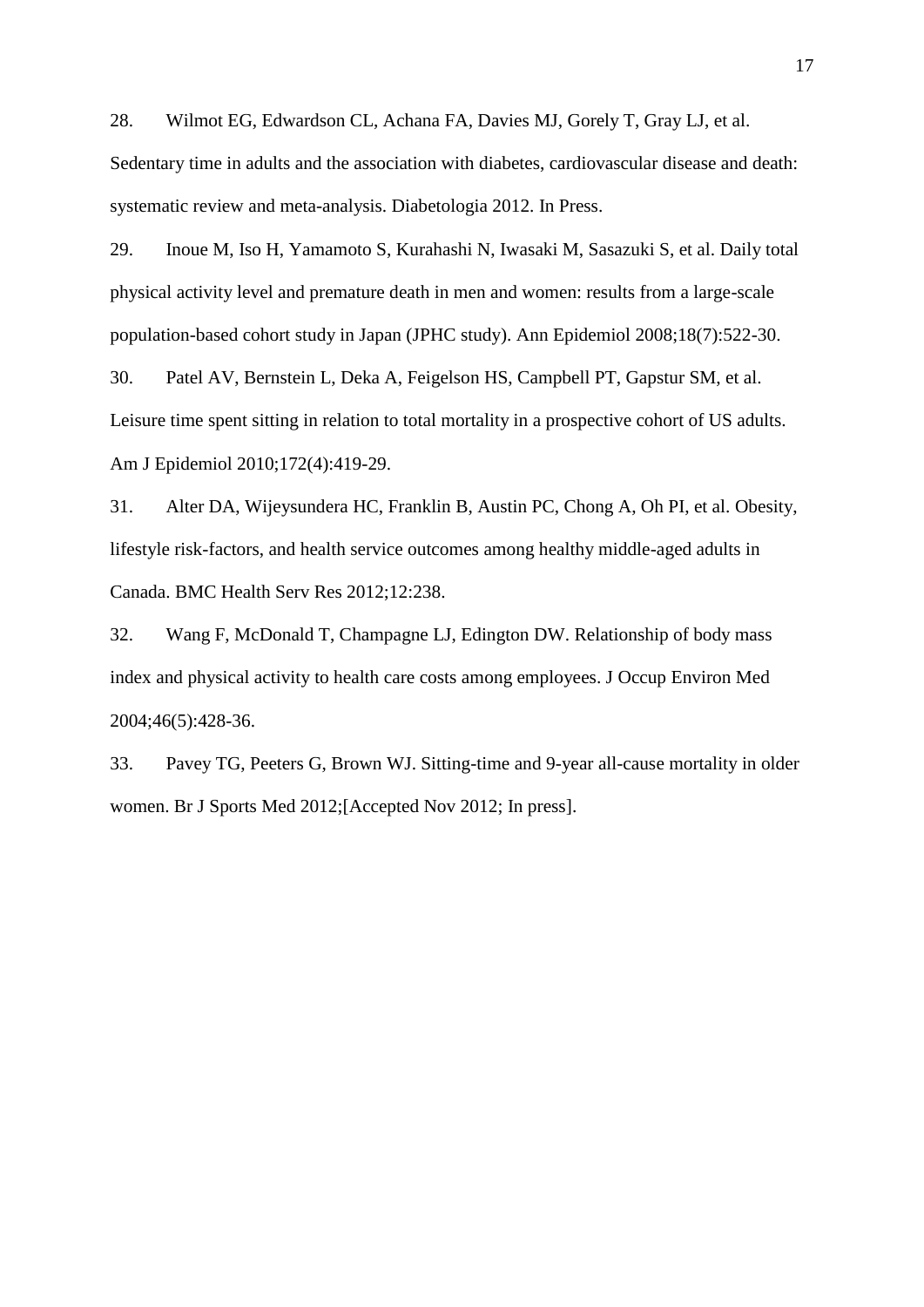# **Figure Title**

# **Figure 1.** Annual median costs (Australian Dollars [AU\$]) in each of the activity patterns

from 2001 to 2010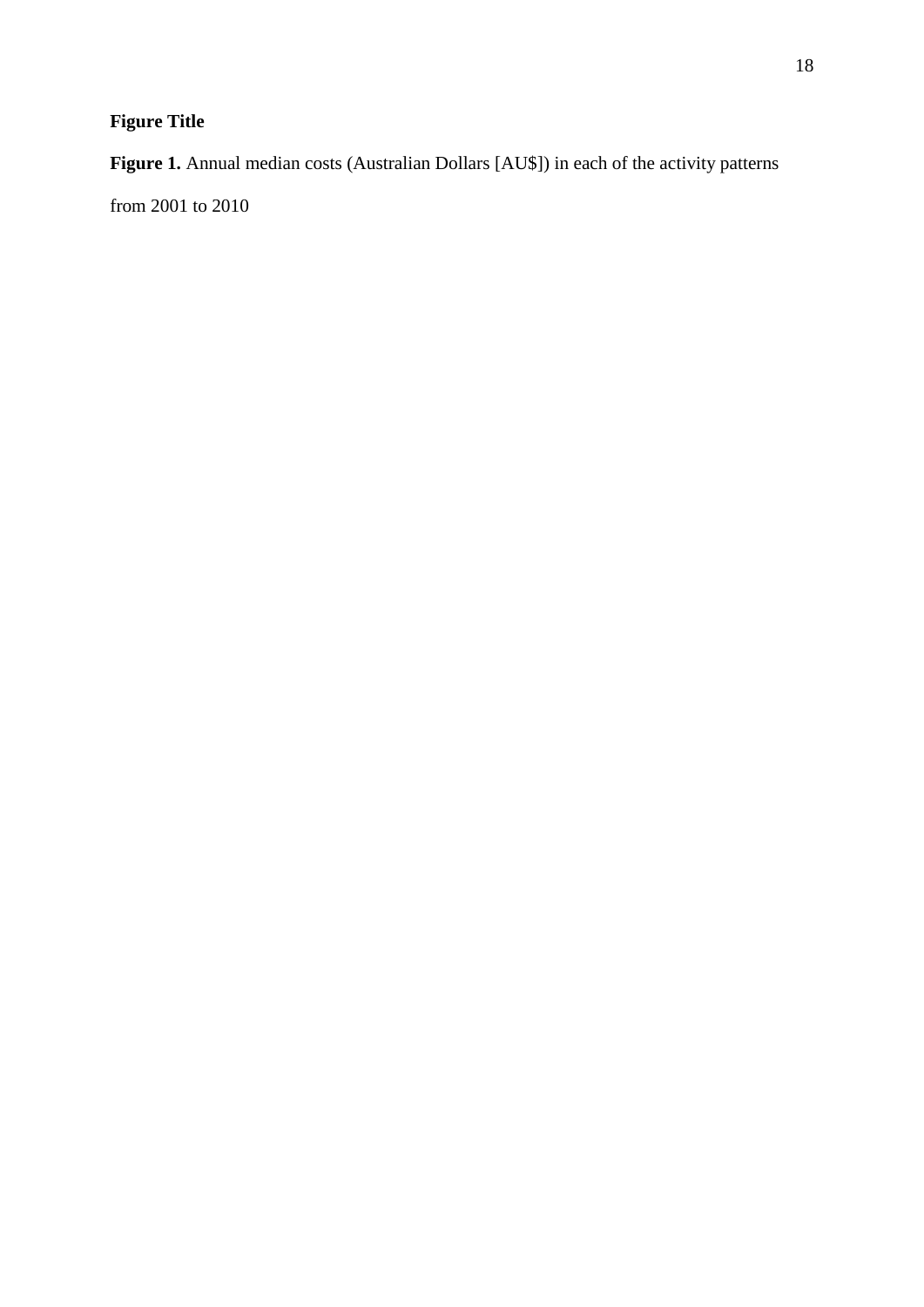| Physical activity               | Inactive  | Inactive  | Active    | Active                  | $\boldsymbol{p}$ |
|---------------------------------|-----------|-----------|-----------|-------------------------|------------------|
| Sitting time                    | High      | Low       | High      | Low                     |                  |
| $n\left(\%\right)$              | 289 (4.7) | 676(11.1) |           | 1208 (19.8) 3935 (64.4) |                  |
| Age $(M [SD])$                  | 52.5(1.4) | 52.4(1.5) | 52.5(1.4) | 52.5(1.5)               | 0.93             |
| Area $(\% )$                    |           |           |           |                         | < 0.001          |
| Urban                           | 46.0      | 32.8      | 47.5      | 35.6                    |                  |
| Rural                           | 50.2      | 61.5      | 49.2      | 60.2                    |                  |
| Remote                          | 3.8       | 5.6       | 3.3       | 4.2                     |                  |
| Marital status (%)              |           |           |           |                         | < 0.001          |
| Married/de facto                | 73.2      | 82.9      | 76.5      | 84.4                    |                  |
| Separated/divorced/widowed      | 19.9      | 15.0      | 19.0      | 13.5                    |                  |
| Single                          | 7.0       | 2.1       | 4.6       | 2.1                     |                  |
| Education (%)                   |           |           |           |                         | < 0.001          |
| No formal qualification         | 18.1      | 20.5      | 10.2      | 11.7                    |                  |
| School certificate              | 36.8      | 36.1      | 29.1      | 31.2                    |                  |
| Higher school certificate       | 16.7      | 16.3      | 18.9      | 16.7                    |                  |
| Trade/apprentice                | 14.6      | 17.6      | 20.2      | 23.1                    |                  |
| University degree or higher     | 13.0      | 9.6       | 21.6      | 17.3                    |                  |
| Smoking status (%)              |           |           |           |                         | < 0.001          |
| Never smoked                    | 49.8      | 58.7      | 60.1      | 63.3                    |                  |
| Ex-smoker                       | 27.7      | 24.9      | 26.9      | 25.6                    |                  |
| Current smoker                  | 22.5      | 16.4      | 13.0      | 11.1                    |                  |
| BMI (M [SD])                    | 29.8(7.2) | 28.1(6.3) | 27.2(5.6) | 26.2(4.9)               | $0.001$          |
| Chronic conditions (% $\geq$ 1) | 46.7      | 40.8      | 34.3      | 34.7                    | < 0.001          |

Table 1. Sample characteristics at study baseline (2001) for each of the activity patterns<sup>a</sup>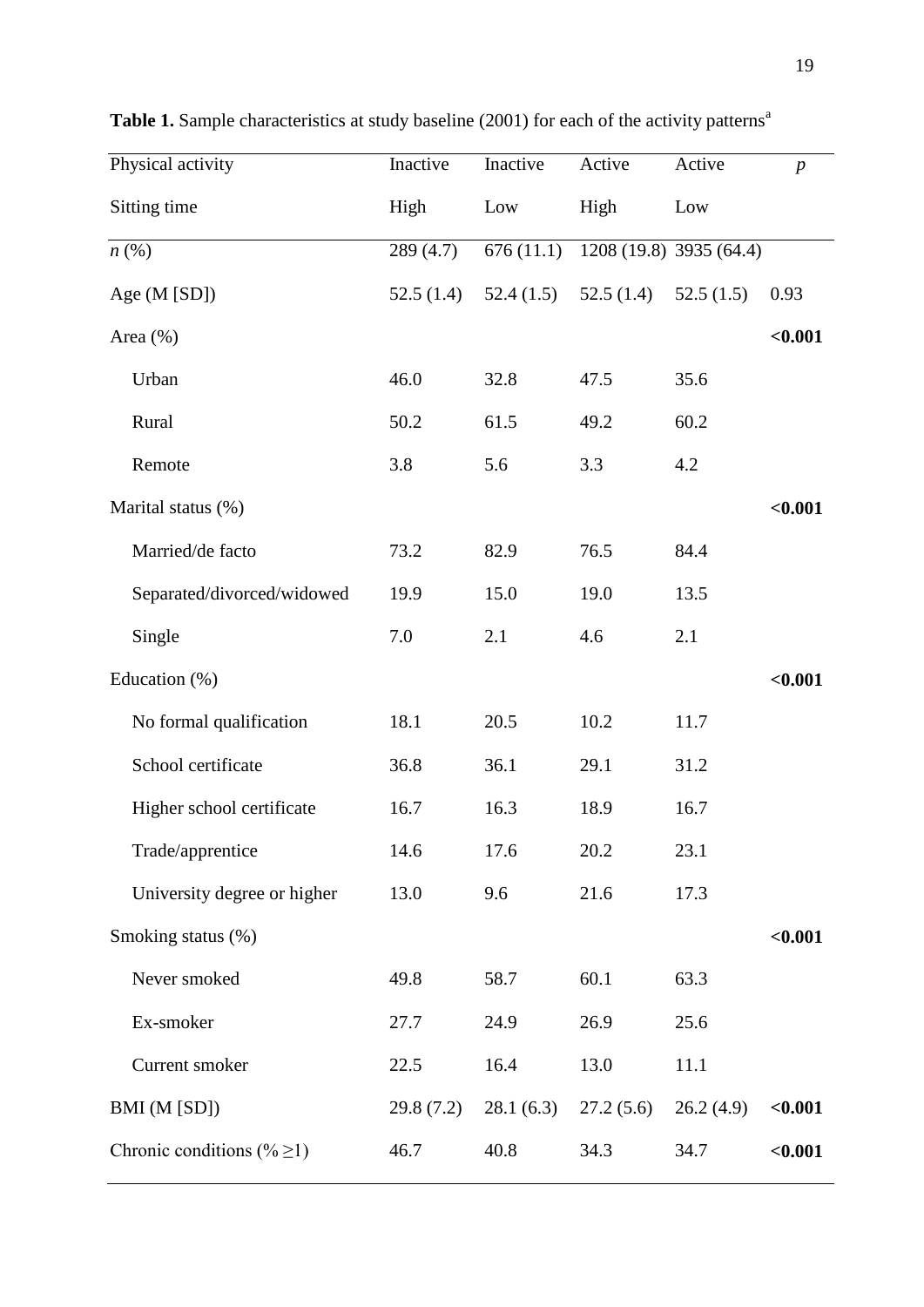| Depressive symptoms (median) |  | $6[3, 10]$ $6[3, 10]$ $4[2, 9]$ $4[2, 8]$ | $<\!\!0.001$ |
|------------------------------|--|-------------------------------------------|--------------|
| [IQR])                       |  |                                           |              |

*Note:* Boldface indicates statistically significant values  $(p<0.05)$ .

Group differences in means were tested using ANOVA, group differences in medians were tested using the Kruskal−Wallis test, and group differences in proportions were tested using the chi-square test.

<sup>a</sup>Participants were categorized according to activity pattern based on level of physical activity (inactive: <40 MET-minutes/week; active: ≥40 MET-minutes/week) and sitting time (low: <8 hours/day; high: ≥8 hours/day).

IQR, interquartile range; MET, metabolic equivalent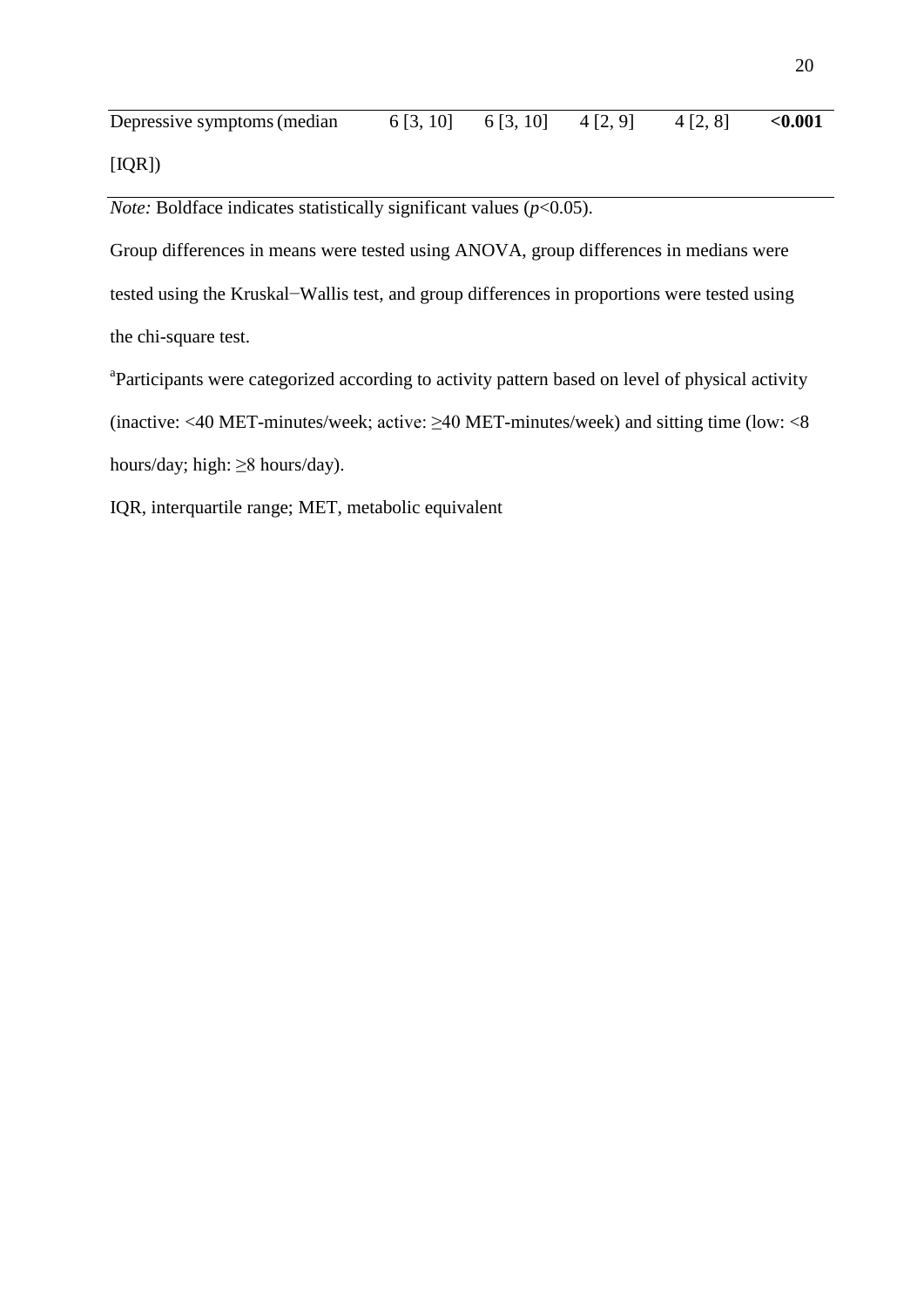| Physical activity     | Sitting time    | $\boldsymbol{n}$ | Health care costs in 2010 (AU\$) |            |             |            |
|-----------------------|-----------------|------------------|----------------------------------|------------|-------------|------------|
| (MET-minutes/week)    | (hours/day)     |                  | Median                           | <b>IQR</b> | $\mathbf M$ | CI         |
| High $(\geq 1200)$    |                 | 1554             | 689                              | 274, 1541  | 1258        | 1180, 1386 |
| Moderate $(600-1200)$ |                 | 1271             | 623                              | 252, 1457  | 1282        | 1210, 1457 |
| Low $(40-600)$        |                 | 2318             | 693                              | 288, 1568  | 1347        | 1288, 1488 |
| Inactive $(<40)$      |                 | 965              | 741                              | 279, 1690  | 1438        | 1312, 1611 |
|                       |                 |                  |                                  |            |             |            |
|                       | Low $(\leq 4)$  | 227              | 671                              | 273, 1551  | 1263        | 1191, 1336 |
|                       | Moderate        | 2806             | 684                              | 270, 1532  | 1343        | 1242, 1450 |
|                       | $(5-7)$         |                  |                                  |            |             |            |
|                       | High $(\geq 8)$ | 1025             | 709                              | 283, 1575  | 1393        | 1297, 1551 |
|                       |                 |                  |                                  |            |             |            |
| Active $(≥40)$        | Low $(<8)$      | 3935             | 668                              | 270, 1529  | 1282        | 1223, 1336 |
| Active $(≥40)$        | High $(\geq 8)$ | 1208             | 705                              | 282, 1534  | 1375        | 1310, 1479 |
| Inactive $(<40)$      | Low $(<8)$      | 676              | 741                              | 279, 1651  | 1425        | 1295, 1589 |
| Inactive $(40)$       | High $(\geq 8)$ | 289              | 760                              | 288, 1783  | 1470        | 1304, 1698 |

**Table 2.** Median and mean health care costs, 2010

AU\$, Australian Dollars; IQR, interquartile range; CI, bias-corrected and accelerated

bootstrapped 95% CI; MET, metabolic equivalent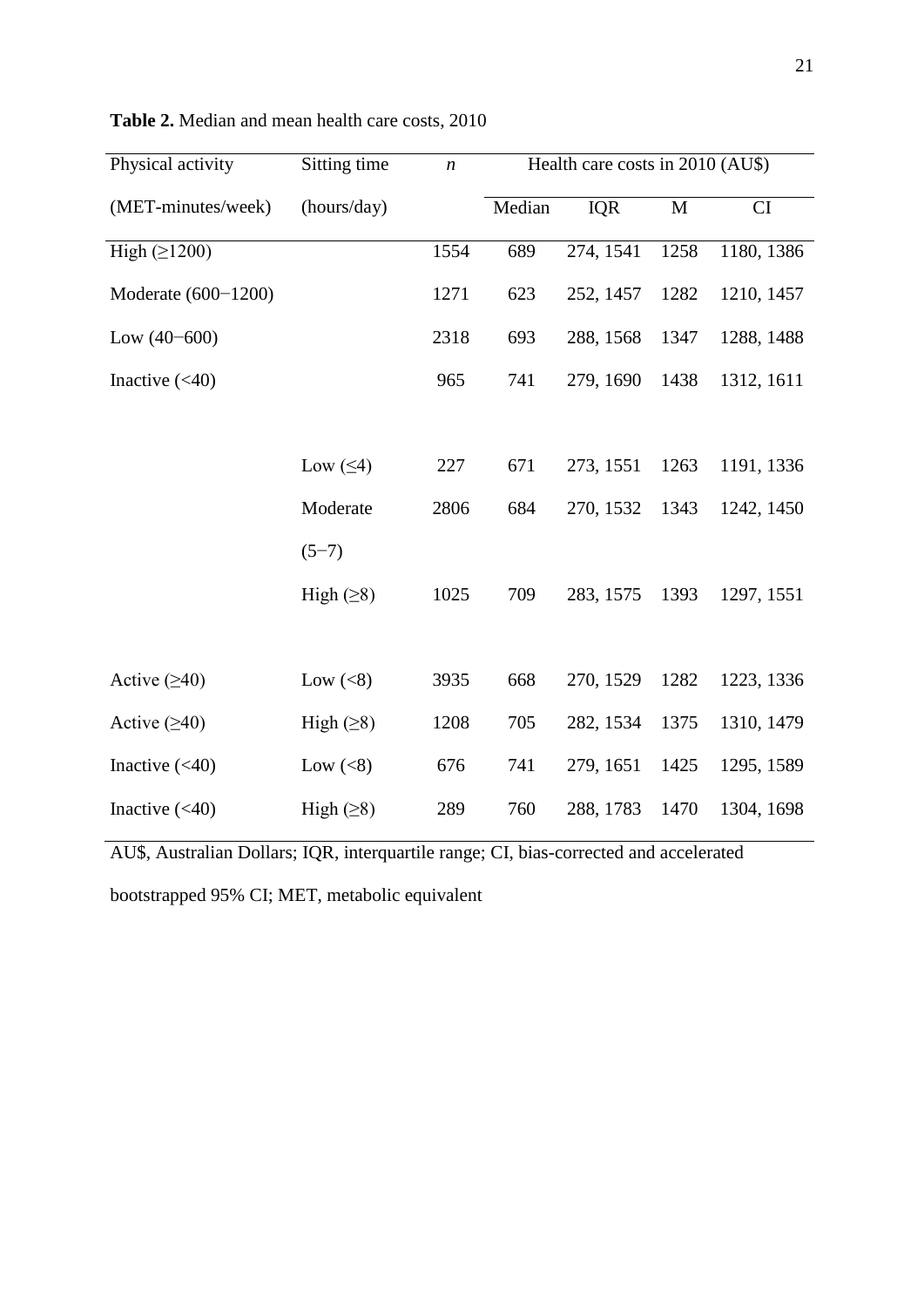| Physical activity   | Sitting time     | Model 1          | Model 2          |                                              |                  |                  |                  |  |
|---------------------|------------------|------------------|------------------|----------------------------------------------|------------------|------------------|------------------|--|
| (MET-minutes/week)  | (hours/day)      | Median           | p10              | p25                                          | Median           | p75              | p90              |  |
|                     |                  | $d$ (CI)         | $d$ (CI)         | $d$ (CI)                                     | $d$ (CI)         | $d$ (CI)         | $d$ (CI)         |  |
| High $(\geq 1200)$  |                  | $\boldsymbol{0}$ | $\boldsymbol{0}$ | $\boldsymbol{0}$                             | $\boldsymbol{0}$ | $\boldsymbol{0}$ | $\boldsymbol{0}$ |  |
| Moderate (600-1200) |                  | 31(1, 16)        | $-5(-20, 9)$     | $7(-4, 19)$                                  | $15(-15, 46)$    | $10(-32, 51)$    | $6(-110, 121)$   |  |
| Low $(40-600)$      |                  | $18(-12, 47)$    | $-7(17, 3)$      | $3(-10, 16)$                                 | $-9(-36, 18)$    | $5(-38, 48)$     | $-16(-99, 66)$   |  |
| Inactive $(<40)$    |                  | 162 (134, 190)   | $5(-5, 16)$      | 38(11, 65)                                   | 94 (57, 131)     | 197 (122, 273)   | 380 (264, 495)   |  |
|                     |                  |                  |                  |                                              |                  |                  |                  |  |
|                     | Low $(\leq 4)$   | $\boldsymbol{0}$ | $\boldsymbol{0}$ | $\boldsymbol{0}$                             | $\boldsymbol{0}$ | $\boldsymbol{0}$ | $\overline{0}$   |  |
|                     | Moderate $(5-7)$ | $6(-14, 26)$     | $1(-9, 11)$      | $-2(-11, 7)$                                 | $-9(-30, 12)$    | $5(-47, 56)$     | $15(-90, 120)$   |  |
|                     | High $(\geq 8)$  | $11(-14, 36)$    |                  | $-6$ (-24, 11) $-11$ (-22, 0) $-16$ (-39, 7) |                  | $-26(-7, 18)$    | $-6(-125,$       |  |
|                     |                  |                  |                  |                                              |                  |                  | 114)             |  |
|                     |                  |                  |                  |                                              |                  |                  |                  |  |
| Active $(\geq 40)$  | Low $(<8)$       | $\boldsymbol{0}$ | $\boldsymbol{0}$ | $\boldsymbol{0}$                             | $\boldsymbol{0}$ | $\boldsymbol{0}$ | $\boldsymbol{0}$ |  |
| Active $(≥40)$      | High $(\geq 8)$  | $-12(-33, 9)$    | $-4(-12, 3)$     | $-8(-20, 4)$                                 | $-22(-47, 4)$    | $-29(-86, 29)$   | $4(-101, 110)$   |  |
| Inactive $(<40)$    | Low $(<8)$       | 130 (99, 161)    | $5(-11, 21)$     | 28(11, 46)                                   | 84 (54, 113)     | 175 (71, 279)    | 329 (161, 497)   |  |
| Inactive $(<40)$    | High $(\geq 8)$  | 189 (145, 234)   | $27(-7, 61)$     | 49 (13, 85)                                  | 110(39, 182)     | 202 (94, 310)    | $423 (-25,$      |  |

**Table 3.** Differences in health care costs (AU\$) averaged over 2000 to 2010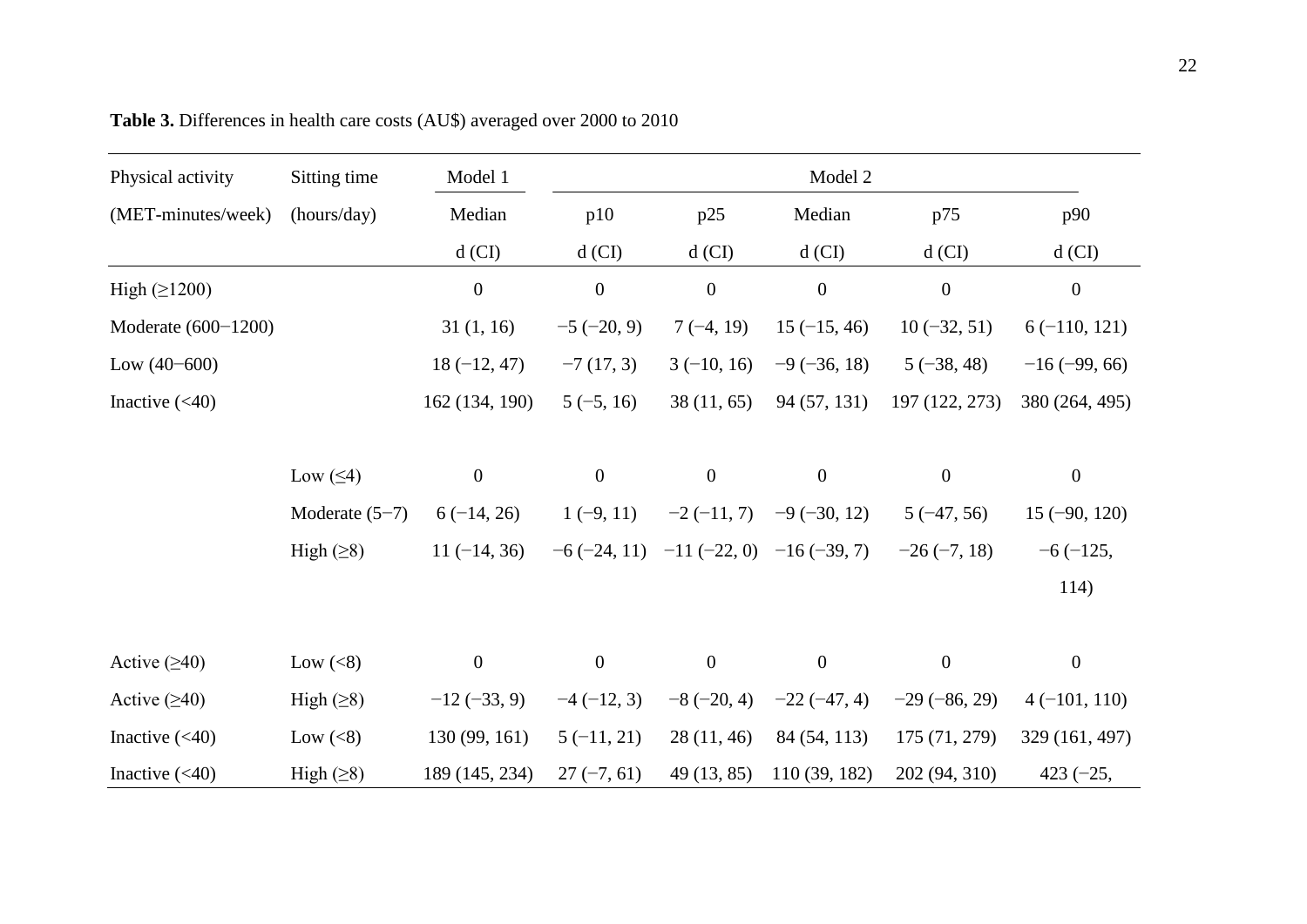Model 1: adjusted for survey and area of residence.

Model 2: additionally adjusted for BMI, depressive symptoms, and smoking status.

AU\$, Australian Dollars; d, difference in median, 10<sup>th</sup>, 20<sup>th</sup>, 75<sup>th</sup> and 90<sup>th</sup> percentile health care costs relative to the reference category; CI, 95%

CI based on variance-covariance matrix of the estimators obtained by bootstrapping; MET, metabolic equivalent

871)

23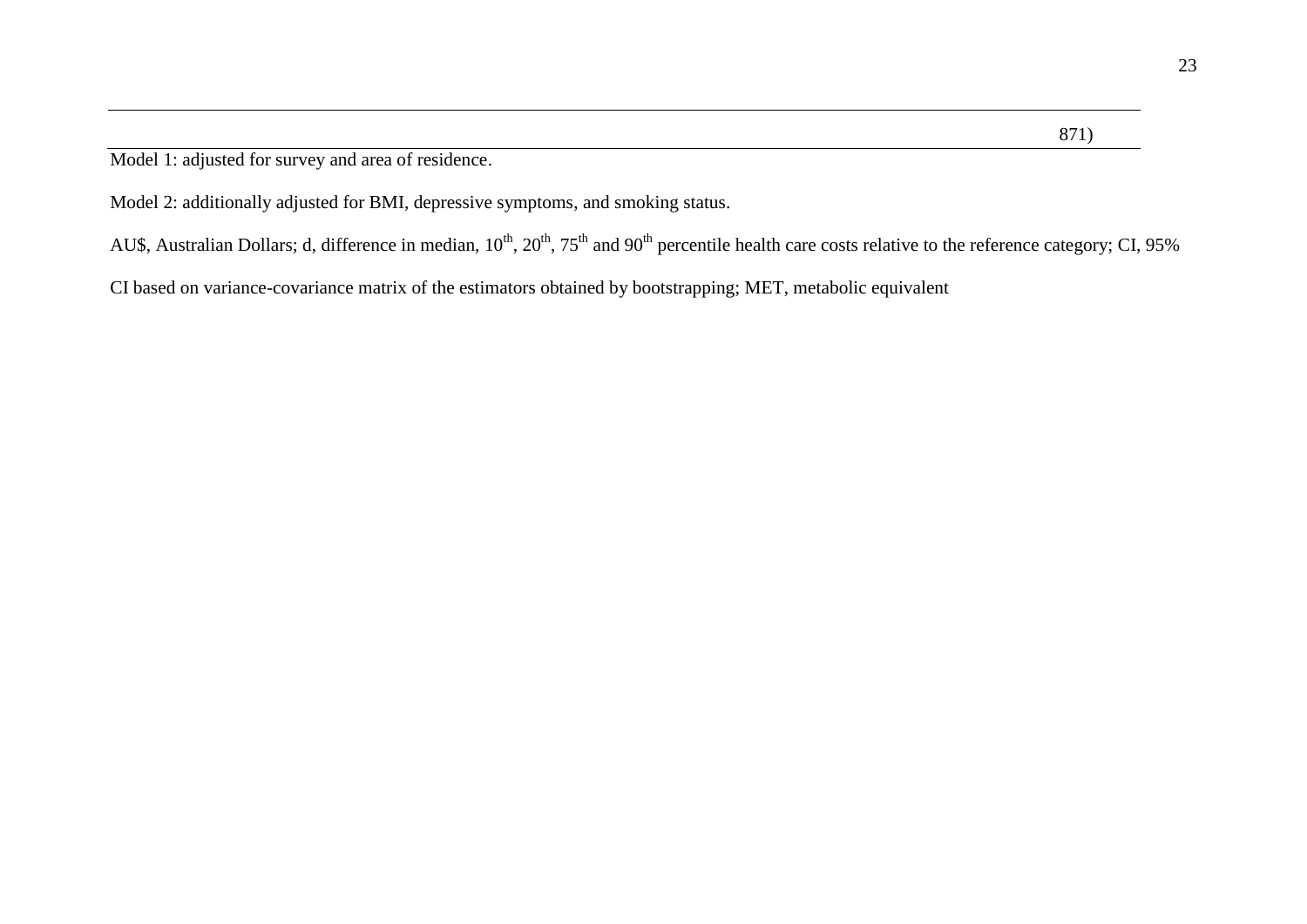| Physical activity   | Sitting time    | <b>BMI&lt;25</b> |            | $BMI = 25 - 30$  |                            | <b>BMI&gt;30</b> |            |
|---------------------|-----------------|------------------|------------|------------------|----------------------------|------------------|------------|
| (MET-minutes/week)  | (hours/day)     | d                | CI         | $\mathbf d$      | CI                         | $\mathbf d$      | CI         |
| High $(\geq 1200)$  |                 | $\boldsymbol{0}$ |            | $\overline{0}$   |                            | $\boldsymbol{0}$ |            |
| Moderate (600-1200) |                 | 11               | $-27, 49$  | $7\overline{ }$  | $-39, 53$                  | 31               | $-18,79$   |
| Low $(40-600)$      |                 | $-2$             | $-34, 30$  | $-32$            | $-69, 6$                   | $\mathfrak{Z}$   | $-61, 67$  |
| Inactive $(40)$     |                 | 66               | 3, 129     | 111              | 56, 167                    | 104              | 25, 182    |
|                     |                 |                  |            |                  |                            |                  |            |
|                     | Low $(\leq 4)$  | $\boldsymbol{0}$ |            | $\boldsymbol{0}$ |                            | $\boldsymbol{0}$ |            |
|                     | Moderate        |                  |            |                  |                            |                  |            |
|                     | $(5-7)$         | $-7$             | $-39, 26$  | $-35$            | $-75, 5$                   | 28               | $-46, 102$ |
|                     | High $(\geq 8)$ | 3 <sup>7</sup>   |            |                  | $-38, 43$ $-56$ $-96, -16$ | $-10$            | $-63, 43$  |
|                     |                 |                  |            |                  |                            |                  |            |
| Active $(≥40)$      | Low $(<8)$      | $\boldsymbol{0}$ |            | $\boldsymbol{0}$ |                            | $\boldsymbol{0}$ |            |
| Active $(\geq 40)$  | High $(\geq 8)$ | $-18$            | $-48, 13$  |                  | $-34 -88, -19$             | $-23$            | $-76, 30$  |
| Inactive $(<40)$    | Low $(<8)$      | 48               | $-17, 113$ | 94               | 29, 160                    | 99               | 72, 127    |
| Inactive $(40)$     | High $(\geq 8)$ | 129              | 53, 204    | 128              | 59, 197                    | 81               | $-19, 181$ |

**Table 4.** Differences in median health care costs (AU\$) stratified for BMI averaged over

2000 to 2010

All results were presented after adjustment for survey area of residence, depressive symptoms, and smoking status.

AU\$, Australian Dollars; d, difference in median health care costs relative to the reference category; CI, 95% CI based on variance-covariance matrix of the estimators obtained by bootstrapping; MET, metabolic equivalent